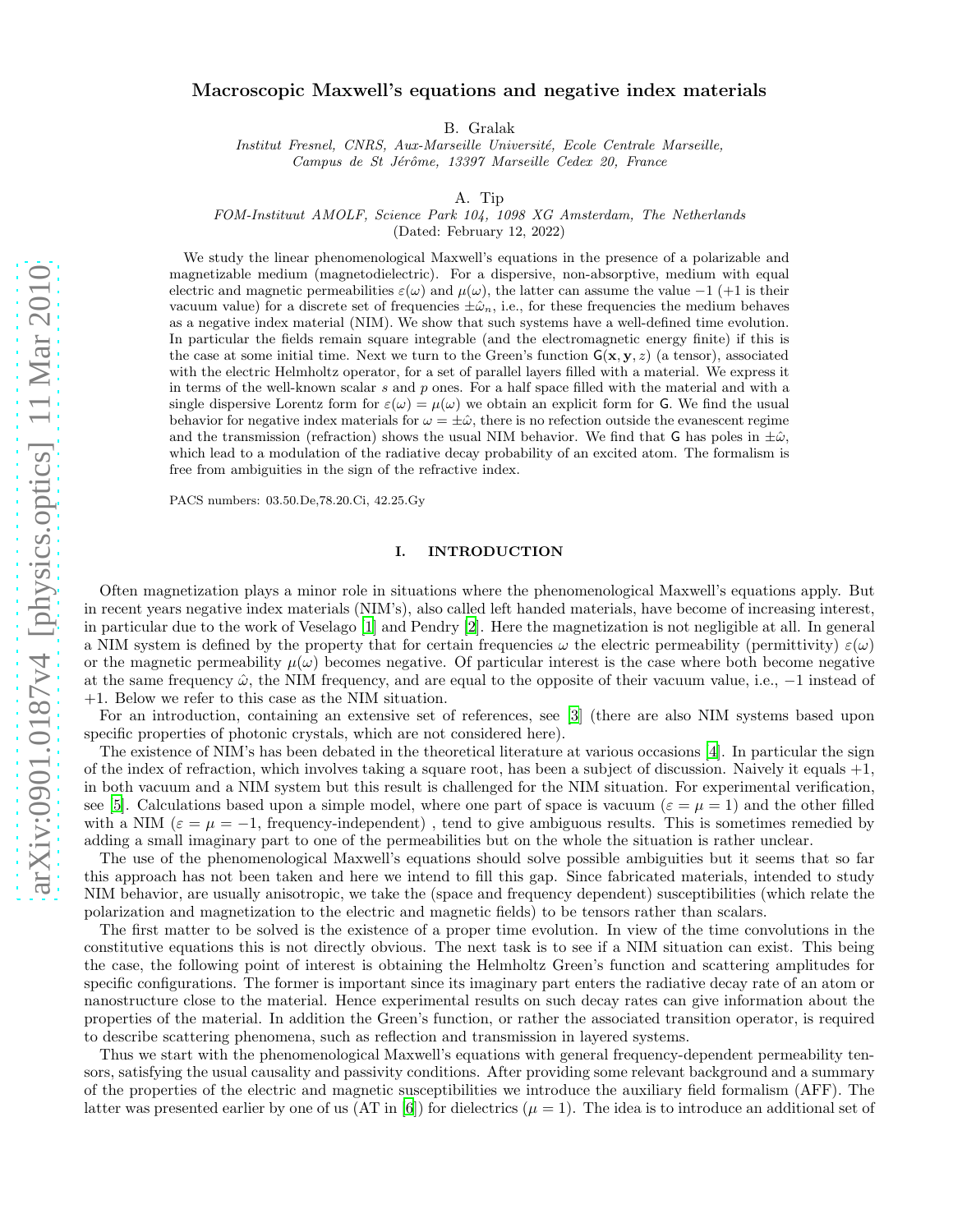fields, the auxiliary fields, to remove the time convolutions in Maxwell's equations. This has a number of advantages: 1) The combined set of electromagnetic and auxiliary fields satisfies a unitary time evolution, thus insuring a proper time evolution for the electromagnetic fields.

2) Such a system is easily quantized, leading to a second quantization formalism that is rigorously valid for both absorptive and dispersive systems.

3) The formalism implies that the inverses of the electric and magnetic Helmholtz operators exist as bounded operators, so the associated Green's functions are square integrable.

4) Setting up a scattering formalism is straightforward.

The AFF leads to a proper time evolution, notwithstanding the possibility that for specific frequencies  $\hat{\omega}$  we can have a NIM situation,  $\varepsilon(\hat{\omega}) = \mu(\hat{\omega}) = -1$ . In case the initial fields are square integrable they remain so for all later times. In the Appendix we give a rigorous proof of this important fundamental property.

Another relevant piece of information is that the susceptibilities for general dispersive, non-absorptive, systems consist of a (possibly infinite) sum of Lorentz contributions (AT in [\[7\]](#page-21-6)). This immediately gives a positive answer to the existence of NIM's. In case we are dealing with a single dispersive Lorentz contribution

$$
\varepsilon(\omega) = \mu(\omega) = 1 - \frac{\Omega^2}{\omega^2 - \omega_0^2},\tag{1.1}
$$

we note that for the NIM frequences  $\omega = \pm \hat{\omega}$ ,  $\hat{\omega}^2 = \omega_0^2 + \Omega^2/2$  we have  $\varepsilon(\pm \hat{\omega}) = \mu(\pm \hat{\omega}) = -1$ . Thus, theoretically, the NIM case can be realized for dispersive, non-absorptive, systems, contrary to what is sometimes claimed [\[4](#page-21-3)]. Adding more Lorentz terms gives more frequency values with this property but it remains a discrete set and in between the values of  $\varepsilon(\omega)$  and  $\mu(\omega)$  vary wildly. In fact, between two subsequent NIM frequencies there is always a frequency for which total reflection takes place (for  $\omega = \omega_0$  in the above example), precisely the opposite of the NIM case, where no reflection is thought to be the situation. Thus it seems that obtaining an extended frequency interval for which the permeabilities are approximately equal to −1 is not possible. In fact it was already noted by Veselago [\[1](#page-21-0)] that a system showing NIM behavior must be dispersive. In case there is absorption,  $\varepsilon(\omega) = \mu(\omega) = -1$  cannot be realized for real  $\omega$  as can be seen by adding absorption to the above case,

$$
\varepsilon(\omega) = \mu(\omega) = 1 - \frac{\Omega^2}{\omega^2 + i\gamma\omega - \omega_0^2}.
$$
\n(1.2)

Next we introduce the Laplace-transformed Maxwell's equations and the tensor Green's function  $G(x, y, z)$  related to the electric Helmholtz operator.  $G(x, y, z)$  features most of the properties of the system. As said the radiative decay rate of excited atoms is proportional to its imaginary part. We then turn to layered systems and express  $G(x, y, z)$ into a set of two scalar ones, for s and p polarization, respectively. Subsequently the Green's function for the half space case, mentioned above, is studied. In particular we obtain an explicit expression for  $G(x, y, z)$ . Then  $E(x, t)$  is given by the inverse Laplace transform of

$$
\hat{E}(\mathbf{x},z) = \int d\mathbf{y} \mathsf{G}(\mathbf{x},\mathbf{y},z) \cdot \mathbf{g}(\mathbf{y},z), \qquad (1.3)
$$

where  $g(y, z)$  is some square integrable initial field configuration or an external current density. At this point the square root of  $z^2 \varepsilon(\mathbf{x}, z) \mu(\mathbf{x}, z) - \kappa^2$ , with  $\kappa$  a two-dimensional wave-vector, must be evaluated as  $\delta > 0$  in  $z = \omega + i\delta$ tends to 0. Depending on the values of  $x$  and  $\omega$  different results are obtained, it can be positive, negative or imaginary. We find that reflective contributions to  $G(x, y, \pm \hat{\omega} + i0)$  vanish in the radiative regime,  $\hat{\omega} > \kappa$ , and transmission is also modified substantially. This confirms the results by Pendry [\[2](#page-21-1)]. In the evanescent regime  $G(x, y, z)$  has poles in  $z = \pm \hat{\omega}$ , giving finite contributions, proportional to exp[ $\pm i\hat{\omega}t$ ], to the electric field  $E(\mathbf{x}, t)$ . It turns out that K, the generator of the time evolution in the AFF, has  $\pm\hat{\omega}$  as eigenvalues with infinite degeneracy, the latter giving rise to the above poles. Although we do not discuss quantization, we note that this feature gives rise to an interesting structure of the associated field Hamiltonian. In addition to the eigenvalue 0, associated with the vacuum state, now  $\pm\hat{\omega}$  are also eigenvalues. This affects radiative decay constants of excited atoms, as is discussed in Section VII.

A word about notation: With a dispersive system we mean a dispersive, non-absorptive system. Inner products are denoted as  $(f, g) = \langle g | f \rangle$ . The unit vector along  $\mathbf{a} \in \mathbb{R}^3$  is  $\mathbf{e}_\mathbf{a} = \mathbf{a}/a$ ,  $a = |\mathbf{a}|$ . The three Cartesian axes are denoted by  $X_1$ ,  $X_2$  and  $X_3$  with corresponding unit vectors  $e_1$ ,  $e_2$  and  $e_3$ . The component of  $\mathbf{a} \perp \mathbf{e}_3$  is denoted by  $\mathbf{a}^{\perp}$ . U is the unit  $3 \times 3$  matrix. Transposes of matrices are indicated by means of the superscript T and their Hermitean adjoints by  $\dagger$ . Square roots are defined in the usual way with non-negative imaginary part.  $I_A(x)$  is the characteristic function for the set  $\mathcal{A}$ ,  $I_{\mathcal{A}}(x) = 1$  for  $x \in \mathcal{A}$  and  $I_{\mathcal{A}}(x) = 0$  for  $x \notin \mathcal{A}$ .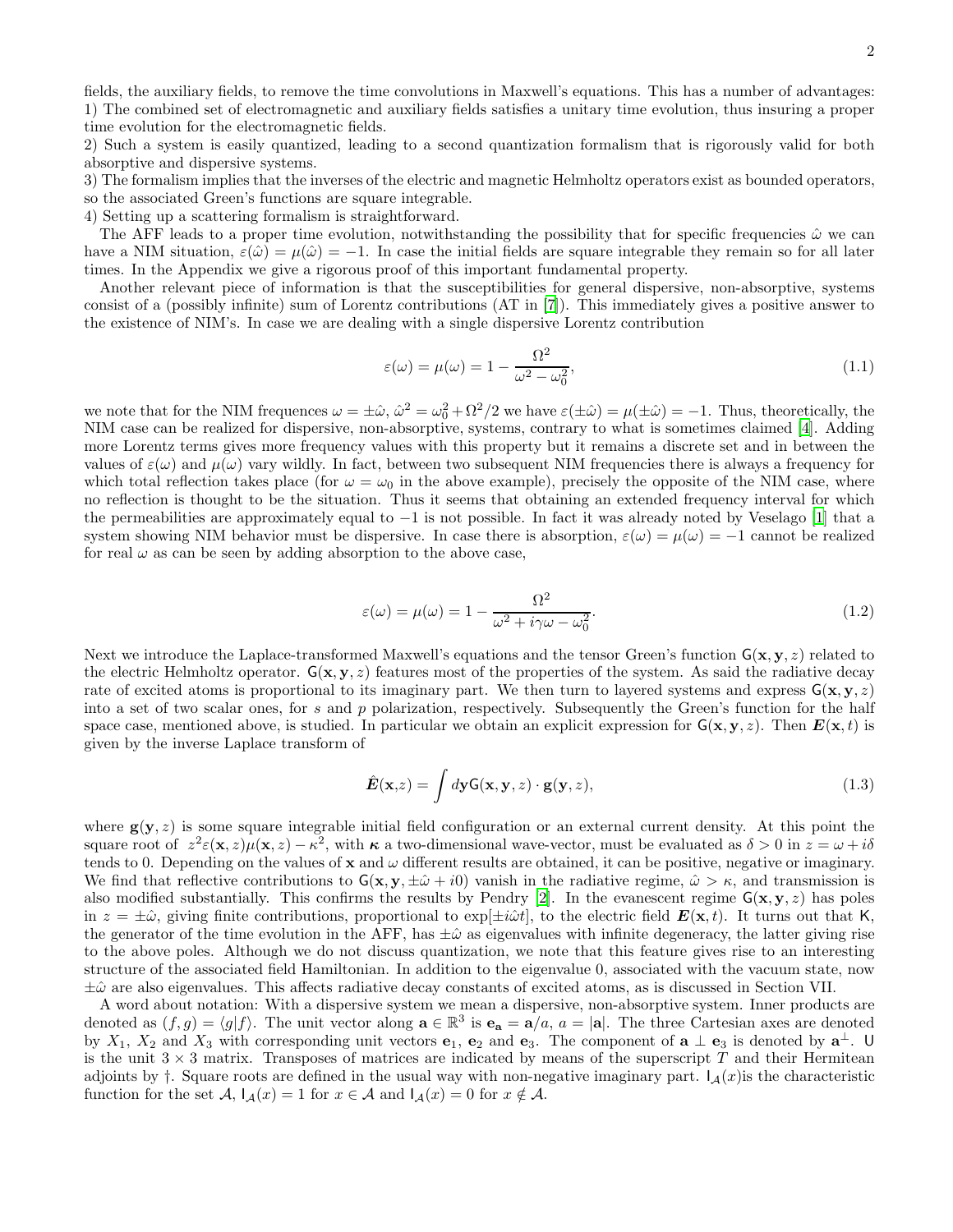#### II. BACKGROUND

Starting point is the set of linear phenomenological Maxwell's equations for the case that permanent polarization and magnetization are absent (we set  $\varepsilon_0 = \mu_0 = 1$  for brevity)

$$
\partial_t \mathbf{D}(\mathbf{x}, t) = \partial_{\mathbf{x}} \times \mathbf{H}(\mathbf{x}, t), \ \partial_t \mathbf{B}(\mathbf{x}, t) = -\partial_{\mathbf{x}} \times \mathbf{E}(\mathbf{x}, t), \n\partial_{\mathbf{x}} \cdot \mathbf{D}(\mathbf{x}, t) = 0, \ \partial_{\mathbf{x}} \cdot \mathbf{B}(\mathbf{x}, t) = 0,
$$
\n(2.1)

with the constitutive equations

$$
\mathbf{D}(\mathbf{x},t) = \mathbf{E}(\mathbf{x},t) + \mathbf{P}(\mathbf{x},t), \ \mathbf{P}(\mathbf{x},t) = \int_{t_0}^t ds \chi_e(\mathbf{x},t-s) \cdot \mathbf{E}(\mathbf{x},s),
$$

$$
\mathbf{H}(\mathbf{x},t) = \mathbf{B}(\mathbf{x},t) - \mathbf{M}(\mathbf{x},t), \ \mathbf{M}(\mathbf{x},t) = \int_{t_0}^t ds \chi_m(\mathbf{x},t-s) \cdot \mathbf{H}(\mathbf{x},s).
$$
(2.2)

Here  $\chi_e(\mathbf{x}, t)$  and  $\chi_m(\mathbf{x}, t)$  are the electric and magnetic susceptibility tensors. We also introduce the current densities  $J_e(\mathbf{x}, t) = \partial_t \mathbf{P}(\mathbf{x}, t)$  and  $\mathbf{J}_m(\mathbf{x}, t) = \partial_t \mathbf{M}(\mathbf{x}, t)$ . Causality requires that the susceptibilities  $\chi_e(\mathbf{x}, t)$  and  $\chi_m(\mathbf{x}, t)$  vanish for  $t < 0$ . Assuming no initial surges in  $P(\mathbf{x}, t)$  and  $M(\mathbf{x}, t)$  at  $t = t_0$ , so  $J_e(\mathbf{x}, t_0) = J_m(\mathbf{x}, t_0) = 0$ , we also have  $\chi_e(\mathbf{x}, t_0) = \chi_m(\mathbf{x}, t_0) = 0$ . Indeed, currents are due to the motion of charged, massive, particles and their velocity cannot be changed instantaneously. This property is found in linear response expressions and also, for instance, for the Lorentz case. Denoting  $\partial_t \chi(t) = \chi'(t)$ , we then obtain

$$
\mathbf{J}_e(\mathbf{x},t) = \int_{t_0}^t ds \mathbf{x}'_e(\mathbf{x},t-s) \cdot \mathbf{E}(\mathbf{x},s), \ \mathbf{J}_m(\mathbf{x},t) = \int_{t_0}^t ds \mathbf{x}'_m(\mathbf{x},t-s) \cdot \mathbf{H}(\mathbf{x},s).
$$
 (2.3)

As a matrix,  $\chi_{e,m}(\mathbf{x},t)$  are assumed to be symmetric (this property explicitly holds for linear response expressions if the unperturbed matter Hamiltonian is time-reversal invariant). Remarks:

1) The initial time  $t_0$  can have any value, in particular  $t_0 = -\infty$ . However, in view of the Laplace-transformed equations, introduced later on,  $t_0 = 0$  is a convenient choice. This case is often realized in practical situations. For instance, in describing scattering of an electromagnetic wave-packet with bounded support from a material object, the wave-packet is initially, as  $t \to -\infty$ , well separated from the object and, in view of the hyperbolic nature of Maxwell's equations, the support remains bounded and, contrary to the Schrödinger case, it takes a non-zero time for the support to reach the object. Thus the polarization and magnetization vanish for times smaller than some finite  $t_0$ , which we set equal to 0.

2) It is customary [\[8](#page-21-7)] to relate M to H, rather than B, although B is the more fundamental field. Indeed, interactions with atoms are in terms of the microscopic vector potential  $\bf{A}$ , which is related to the microscopic  $\bf{B}$ -field. But note that if the particles are in vacuum, sufficiently far away from the medium, the microscopic B-field equals the macroscopic one and both equal  $H$  at the particle coordinates. We note further that linear response expressions usually relate the magnetization to the (microscopic) B-field.

Next we introduce the Fourier decomposition

$$
\chi_{e,m}^{\prime}(\mathbf{x},t) = \int d\lambda \exp[-i\lambda t] \nu_{e,m}(\mathbf{x},\lambda),
$$
  

$$
\nu_{e,m}(\mathbf{x},\lambda) = \frac{1}{2\pi} \int dt \exp[i\lambda t] \chi_{e,m}^{\prime}(\mathbf{x},t)
$$
  

$$
= \frac{1}{2\pi} \int_{0}^{\infty} dt \exp[i\lambda t] \chi_{e,m}^{\prime}(\mathbf{x},t).
$$
 (2.4)

Since  $\chi'_{e,m}(\mathbf{x},t)$  are real, we have  $\nu_{e,m}(\mathbf{x},-\lambda) = \nu_{e,m}(\mathbf{x},\lambda)$  in the sense that this relation holds for each component of these tensors. We also assume that the system is passive. This means that the electromagnetic energy

$$
\mathcal{E}_{em}(t) = \frac{1}{2} \int d\mathbf{x} \{ \mathbf{E}(\mathbf{x},t)^2 + \mathbf{H}(\mathbf{x},t)^2 \},
$$
\n(2.5)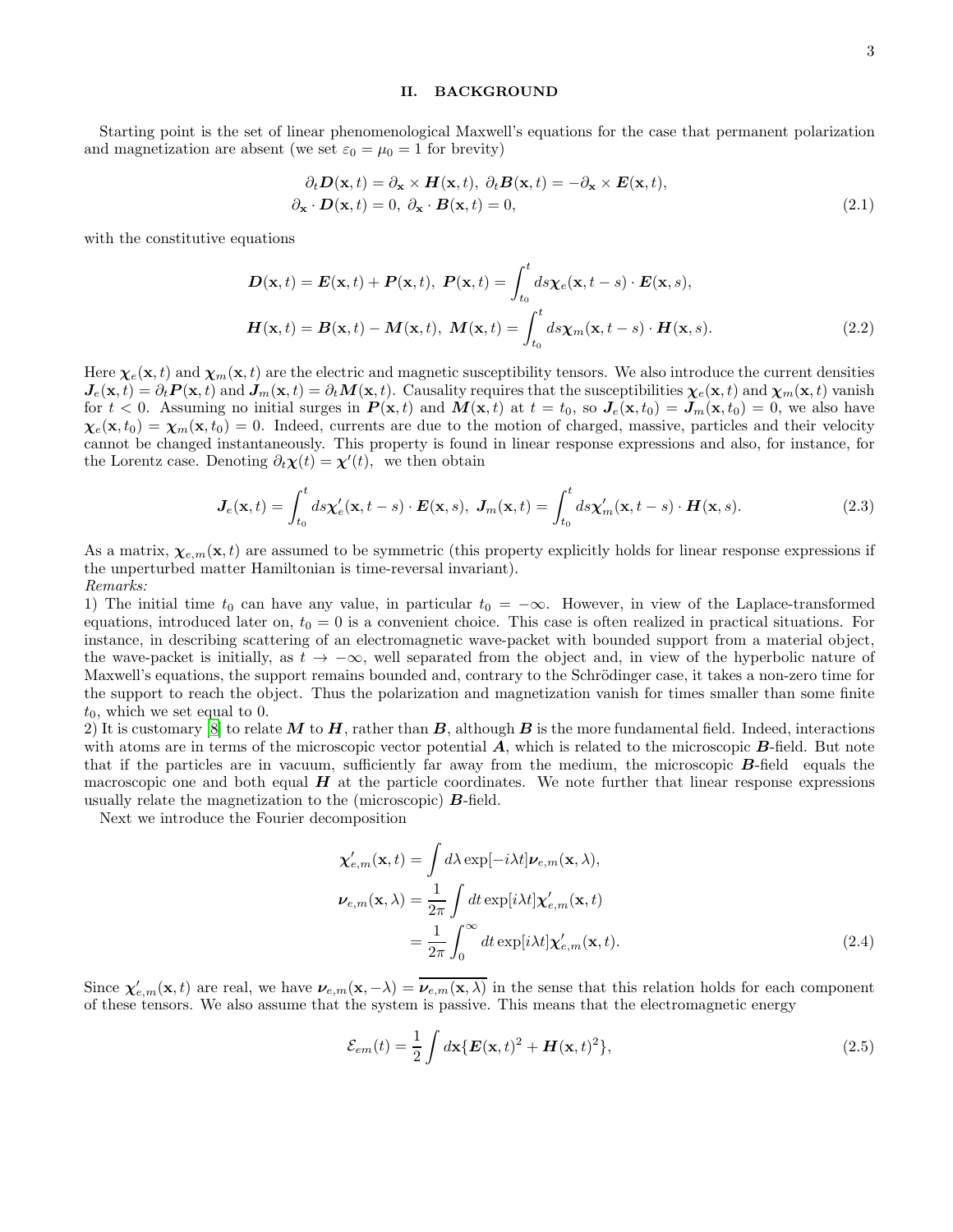cannot increase as a function of time. So initial population inversions in the material system are excluded. Then

$$
\mathcal{E}_{em}(t) - \mathcal{E}_{em}(t_0) = \int_{t_0}^t ds \partial_s \mathcal{E}_{em}(s) = -\int_{t_0}^t ds \int d\mathbf{x} \{ J_e(\mathbf{x}, s) \cdot \mathbf{E}(\mathbf{x}, s) + J_m(\mathbf{x}, s) \cdot \mathbf{H}(\mathbf{x}, s) \}
$$
  
\n
$$
= -\int_{t_0}^t ds \int_{t_0}^s du \int d\mathbf{x} \{ \chi'_e(\mathbf{x}, s - u) \cdot \mathbf{E}(\mathbf{x}, u) \mathbf{E}(\mathbf{x}, s) + \chi'_m(\mathbf{x}, s - u) \cdot \mathbf{H}(\mathbf{x}, u) \mathbf{H}(\mathbf{x}, s) \}
$$
  
\n
$$
= -\int_{t_0}^t ds \int_{t_0}^t du \int d\mathbf{x} \{ \chi'_e(\mathbf{x}, s - u) \cdot \mathbf{E}(\mathbf{x}, u) \mathbf{E}(\mathbf{x}, s) + \chi'_m(\mathbf{x}, s - u) \cdot \mathbf{H}(\mathbf{x}, u) \mathbf{H}(\mathbf{x}, s) \}
$$
  
\n
$$
= -\int d\mathbf{x} [\nu_e(\mathbf{x}, \lambda) \cdot \{\int_{t_0}^t du \exp[i\lambda u] \mathbf{E}(\mathbf{x}, u)\} \{\int_{t_0}^t ds \exp[-i\lambda s] \mathbf{E}(\mathbf{x}, s) \}
$$
  
\n
$$
+ \nu_m(\mathbf{x}, \lambda) \cdot \{\int_{t_0}^t du \exp[i\lambda u] \mathbf{H}(\mathbf{x}, u)\} \{\int_{t_0}^t ds \exp[-i\lambda s] \mathbf{H}(\mathbf{x}, s)\}] \leq 0,
$$
\n(2.6)

so

$$
\nu_{e,m}(\mathbf{x},\lambda) \geqslant 0. \tag{2.7}
$$

This result also emerges in linear response expressions if the initial density operator for the material system is a function of its Hamiltonian and the level population decreases with increasing energy as is the case for a canonical distribution. Now  $v_{e,m}(\mathbf{x}, -\lambda) = v_{e,m}(\mathbf{x}, \lambda) \geq 0$ , leading to

$$
\chi_e(\mathbf{x},t) = \int d\lambda \frac{\sin(\lambda t)}{\lambda} \nu_e(\mathbf{x},\lambda), \ \chi_m(\mathbf{x},t) = \int d\lambda \frac{\sin(\lambda t)}{\lambda} \nu_m(\mathbf{x},\lambda),
$$

$$
\chi'_e(\mathbf{x},t) = \int d\lambda \cos(\lambda t) \nu_e(\mathbf{x},\lambda), \ \chi'_m(\mathbf{x},t) = \int d\lambda \cos(\lambda t) \nu_m(\mathbf{x},\lambda).
$$
(2.8)

We introduce Laplace transforms according to  $(\text{Im } z > 0)$ 

$$
\hat{f}(z) = \int_0^\infty dt \exp[izt] f(t), \ f(t) = \frac{1}{2\pi} \int_\Gamma dz \exp[-izt] \hat{f}(z), \tag{2.9}
$$

where  $\Gamma$  is a path running from  $-\infty$  to  $+\infty$  at some distance  $\delta > 0$  parallel to the real axis. Then, for  $t_0 \leq 0$ , performing a partial integration and using  $\chi_{e,m}(t) = 0, t < 0$ ,

$$
\hat{\chi}_{e,m}(\mathbf{x},z) = \int_{t_0}^{\infty} dt \exp[izt] \chi_{e,m}(\mathbf{x},t) = \int_0^{\infty} dt \exp[izt] \chi_{e,m}(\mathbf{x},t)
$$
\n
$$
= -\frac{1}{iz} \int_0^{\infty} dt \exp[izt] \chi'_{e,m}(\mathbf{x},t) = -\frac{1}{iz} \int_0^{\infty} dt \exp[izt] \int d\lambda \nu_{e,m}(\mathbf{x},\lambda) \exp[-i\lambda t] = \int d\lambda \nu_{e,m}(\mathbf{x},\lambda) \frac{1}{\lambda^2 - z^2}.
$$
\n(2.10)

Causality and passivity imply that these are the most general expressions for  $\hat{\chi}_{e,m}(x, z)$  [\[7\]](#page-21-6) (the latter, being analytic in the upper half plane, are so-called Herglotz functions, which can always be represented in the above form). In general  $\nu_{e,m}(\mathbf{x}, \lambda)$  is made up of integrable functions, leading to absorptive systems, and of  $\delta$ -function contributions. The second give rise to a set of dispersive Lorentz terms. In fact we can say that causal, passive, dispersive susceptibilities consist of a (possibly infinite) sum of dispersive Lorentz terms [\[7](#page-21-6)]. Then, in the isotropic, dispersive, case,  $\hat{\chi}(\mathbf{x}, z) = \hat{\chi}(\mathbf{x}, z) \mathsf{U}$ ,

$$
\nu_{e,m}(\mathbf{x},\lambda) = \sum_{n} \Omega_{e,m}^{n}(\mathbf{x})^2 \delta(\lambda - \lambda_{e,m}^{n}), \ \hat{\chi}_{e,m}(\mathbf{x},z) = -\sum_{n} \frac{\Omega_{e,m}^{n}(\mathbf{x})^2}{z^2 - (\lambda_{e,m}^{n})^2}.
$$
\n(2.11)

Here we recall that, disregarding x-dependencies, an absorptive Lorentz contribution is given by

$$
\hat{\chi}_{\gamma}(z) = -\frac{\Omega^2}{z^2 + i\gamma z - \omega_0^2}, \ \chi_{\gamma}(t) = \Omega^2 \exp[-\frac{\gamma t}{2}] \frac{\sin \omega_1 t}{\omega_1}, \ \omega_1 = \sqrt{\omega_0^2 + \frac{\gamma^2}{4}}, \ \Omega, \omega_0, \gamma > 0. \tag{2.12}
$$

For  $\omega \in \mathbb{R}$ ,

$$
\hat{\chi}_{e,m}(\mathbf{x},\omega) = \int_0^\infty dt \exp[i\omega t] \chi_{e,m}(t) = \frac{1}{\omega} \int d\lambda \frac{1}{\lambda - \omega - i0} \nu_{e,m}(\mathbf{x},\lambda),
$$
  
\nIm  $\hat{\chi}_{e,m}(\mathbf{x},\omega) = \frac{\pi}{\omega} \nu_{e,m}(\mathbf{x},\omega).$ \n(2.13)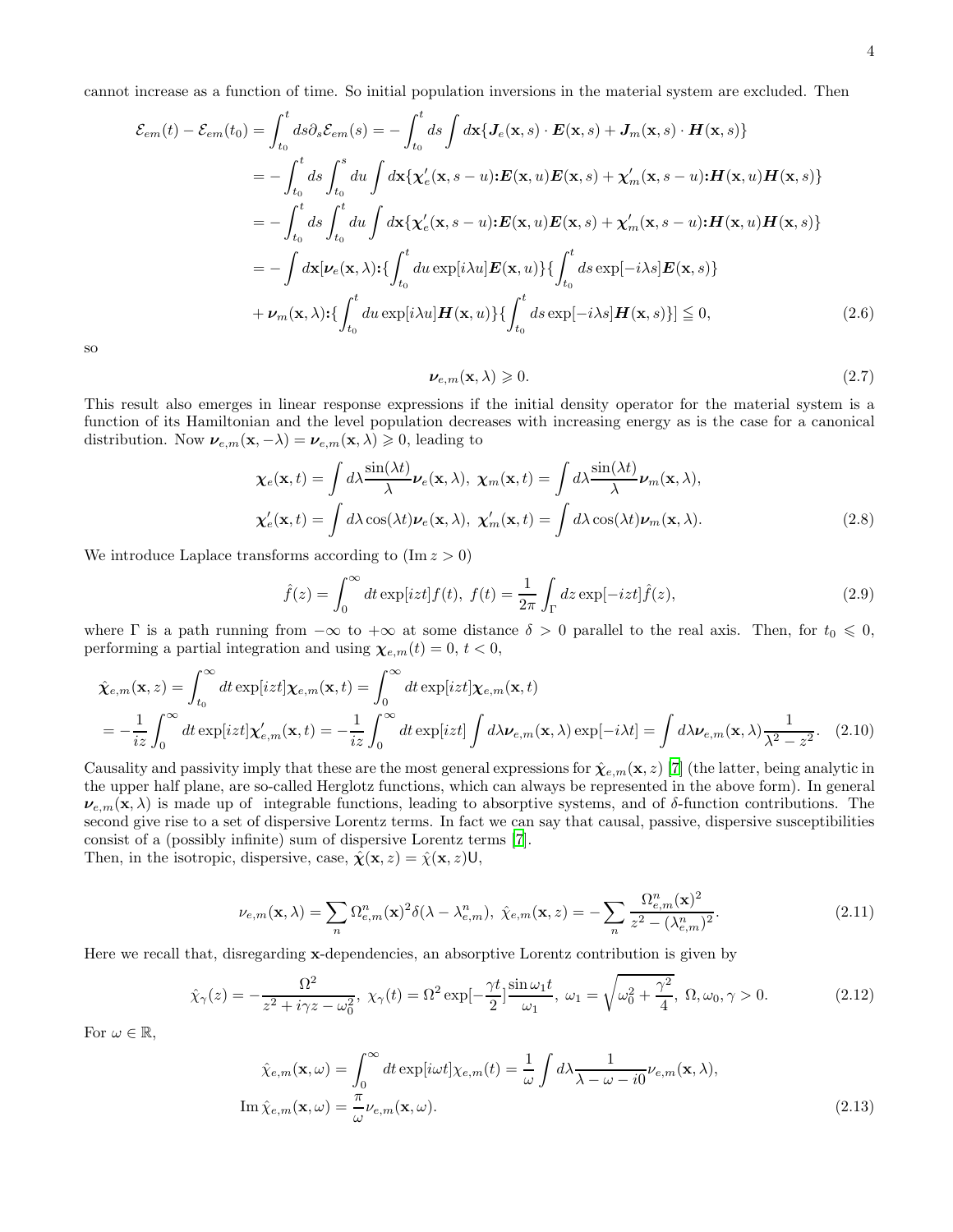In the dispersive case,  $\gamma = 0$ ,

$$
\hat{\chi}(\omega + i0) = -\frac{\Omega^2}{\omega^2 - \omega_0^2} + i\pi \delta(\omega^2 - \omega_0^2), \ \chi(t) = \Omega^2 \frac{\sin \omega_0 t}{\omega_0}.
$$
\n(2.14)

Here the  $\delta$ -function insures the validity of the Kramers-Kronig relations although it does not play a further role [\[7](#page-21-6)]. Negative index systems are characterized by negative real permeabilities for some real frequencies. In the Lorentz case this can happen at a few discrete values of  $z$ . Indeed, for a single dispersive Lorentz term, setting

$$
1 + \hat{\chi}(z) = -1,\tag{2.15}
$$

we find

$$
z = \pm \hat{\omega}, \ \hat{\omega} = \sqrt{\omega_0^2 + \frac{\Omega^2}{2}}, \tag{2.16}
$$

but if absorption is present, only complex solutions with negative imaginary part are obtained.

# III. TIME EVOLUTION

In this section we extend the AFF to include magnetization. Let  $\mathcal{A} \subset \mathbb{R}^3$  be the set containing the medium, so  $\nu_{e,m}(x, \lambda)$  vanish if  $x \notin A$  as do  $F_2$ ,  $F_3$ ,  $F_5$  and  $F_6$  below. In [\[6\]](#page-21-5) E and B were used as the electromagnetic components. It is possible to do so in the present situation, but choosing  $E$  and  $H$  gives somewhat more symmetric formulae. We introduce

$$
\mathbf{F}_1(\mathbf{x}, t) = \mathbf{E}(\mathbf{x}, t),
$$
\n
$$
\mathbf{F}_2(\mathbf{x}, \lambda, t) = I_A(\mathbf{x}) \int_{t_0}^t ds \sin{\{\lambda(t - s)\}} \mathbf{E}(\mathbf{x}, s),
$$
\n
$$
\mathbf{F}_3(\mathbf{x}, \lambda, t) = I_A(\mathbf{x}) \int_{t_0}^t ds \cos{\{\lambda(t - s)\}} \mathbf{H}(\mathbf{x}, s),
$$
\n
$$
\mathbf{F}_4(\mathbf{x}, t) = \mathbf{H}(\mathbf{x}, t),
$$
\n
$$
\mathbf{F}_5(\mathbf{x}, \lambda, t) = I_A(\mathbf{x}) \int_{t_0}^t ds \sin{\{\lambda(t - s)\}} \mathbf{H}(\mathbf{x}, s),
$$
\n
$$
\mathbf{F}_6(\mathbf{x}, \lambda, t) = I_A(\mathbf{x}) \int_{t_0}^t ds \cos{\{\lambda(t - s)\}} \mathbf{E}(\mathbf{x}, s).
$$
\n(3.1)

Then

$$
\mathbf{J}_e(\mathbf{x},t) = \int d\lambda \nu_e(\mathbf{x},\lambda) \cdot \int_{t_0}^t ds \cos\{\lambda(t-s)\} \mathbf{F}_1(\mathbf{x},s) = \int d\lambda \nu_e(\mathbf{x},\lambda) \cdot \mathbf{F}_6(\mathbf{x},\lambda,s),
$$

$$
\mathbf{J}_m(\mathbf{x},t) = \int d\lambda \nu_m(\mathbf{x},\lambda) \cdot \int_{t_0}^t ds \cos\{\lambda(t-s)\} \mathbf{F}_4(\mathbf{x},s) = \int d\lambda \nu_m(\mathbf{x},\lambda) \cdot \mathbf{F}_3(\mathbf{x},\lambda,s),
$$
(3.2)

and

$$
\partial_t \mathbf{F}_1(\mathbf{x}, t) = \partial_{\mathbf{x}} \times \mathbf{F}_4(\mathbf{x}, t) - \int d\lambda \nu_e(\mathbf{x}, \lambda) \cdot \mathbf{F}_6(\mathbf{x}, \lambda, t),
$$
  
\n
$$
\partial_t \mathbf{F}_2(\mathbf{x}, \lambda, t) = \lambda \mathbf{F}_6(\mathbf{x}, \lambda, t),
$$
  
\n
$$
\partial_t \mathbf{F}_3(\mathbf{x}, \lambda, t) = I_\mathcal{A}(\mathbf{x}) \mathbf{F}_4(\mathbf{x}, t) - \lambda \mathbf{F}_5(\mathbf{x}, \lambda, t),
$$
  
\n
$$
\partial_t \mathbf{F}_4(\mathbf{x}, t) = -\partial_{\mathbf{x}} \times \mathbf{F}_1(\mathbf{x}, t) - \int d\lambda \nu_m(\mathbf{x}, \lambda) \cdot \mathbf{F}_3(\mathbf{x}, \lambda, t),
$$
  
\n
$$
\partial_t \mathbf{F}_5(\mathbf{x}, \lambda, t) = \lambda \mathbf{F}_3(\mathbf{x}, \lambda, t),
$$
  
\n
$$
\partial_t \mathbf{F}_6(\mathbf{x}, \lambda, t) = I_\mathcal{A}(\mathbf{x}) \mathbf{F}_1(\mathbf{x}, t) - \lambda \mathbf{F}_2(\mathbf{x}, \lambda, t).
$$
\n(3.3)

Note that

$$
\mathbf{F}_{2,3,5,6}(\mathbf{x}, \lambda, t_0) = 0. \tag{3.4}
$$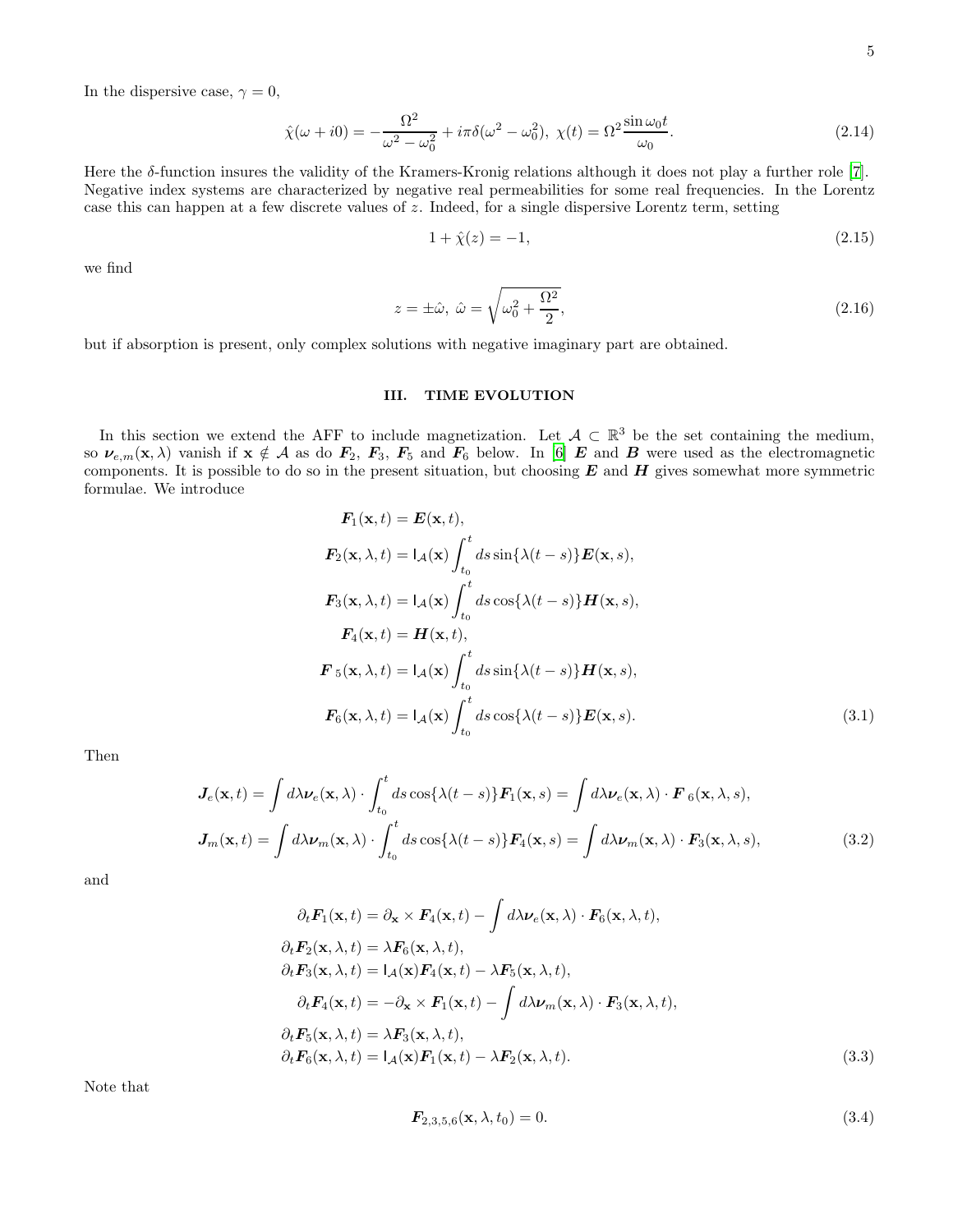In condensed notation,

$$
\partial_t \mathbf{F}(t) = -i\mathbf{K} \cdot \mathbf{F}(t). \tag{3.5}
$$

Let  $\langle \lambda | \nu_{e,m} \rangle = \nu_{e,m}(\mathbf{x}, \lambda)$ ,  $\epsilon$  be the Levi-Civita symbol and  $\mathbf{p} = -i\partial_{\mathbf{x}} \text{ so } (\epsilon \cdot \mathbf{p}) \cdot \mathbf{f} = i\partial_{\mathbf{x}} \times \mathbf{f}$ . Then

$$
\boldsymbol{F} = \begin{pmatrix} \boldsymbol{F}_{1} \\ \boldsymbol{F}_{2} \\ \boldsymbol{F}_{3} \\ \boldsymbol{F}_{4} \\ \boldsymbol{F}_{5} \\ \boldsymbol{F}_{6} \end{pmatrix}, \ \mathsf{K} = \begin{pmatrix} 0 & 0 & 0 & \boldsymbol{\epsilon} \cdot \mathbf{p} & 0 & -i \langle \boldsymbol{\nu}_{e} | \\ 0 & 0 & 0 & 0 & i \lambda \\ 0 & 0 & 0 & i I_{\mathcal{A}}(\mathbf{x}) & -i \lambda & 0 \\ -\boldsymbol{\epsilon} \cdot \mathbf{p} & 0 & -i \langle \boldsymbol{\nu}_{m} | & 0 & 0 & 0 \\ 0 & 0 & i \lambda & 0 & 0 & 0 \\ i I_{\mathcal{A}}(\mathbf{x}) & -i \lambda & 0 & 0 & 0 \end{pmatrix} = \begin{pmatrix} 0 & \mathsf{K}_{em} \\ \mathsf{K}_{me} & 0 \end{pmatrix}.
$$
 (3.6)

Thus, as in the dielectric case, K is symplectic. Let now

$$
\mathcal{E}_e(t) = \frac{1}{2} \int d\mathbf{x} \int d\lambda \nu_e(\mathbf{x}, \lambda) \cdot \{ \mathbf{F}_2(\mathbf{x}, \lambda, t) \mathbf{F}_2(\mathbf{x}, \lambda, t) + \mathbf{F}_6(\mathbf{x}, \lambda, t) \mathbf{F}_6(\mathbf{x}, \lambda, t) \},
$$
\n
$$
\mathcal{E}_m(t) = \frac{1}{2} \int d\mathbf{x} \int d\lambda \nu_m(\mathbf{x}, \lambda) \cdot \{ \mathbf{F}_3(\mathbf{x}, \lambda, t) \mathbf{F}_3(\mathbf{x}, \lambda, t) + \mathbf{F}_5(\mathbf{x}, \lambda, t) \mathbf{F}_5(\mathbf{x}, \lambda, t) \}.
$$
\n(3.7)

Then, with  $\mathcal{E}_{em}(t)$  as given by Eq. (2.5),

$$
\partial_t \mathcal{E}_{em}(t) = -\int d\mathbf{x} \{ \mathbf{J}_e(\mathbf{x}, t) \cdot \mathbf{F}_1(\mathbf{x}, t) + \mathbf{J}_m(\mathbf{x}, t) \cdot \mathbf{F}_4(\mathbf{x}, t) \},
$$
  
\n
$$
\partial_t \mathcal{E}_e(t) = \int d\mathbf{x} \int d\lambda \nu_e(\mathbf{x}, \lambda) \cdot \mathbf{F}_6(\mathbf{x}, \lambda, t) \mathbf{F}_1(\mathbf{x}, t) = \int d\mathbf{x} \mathbf{J}_e(\mathbf{x}, t) \cdot \mathbf{F}_1(\mathbf{x}, t),
$$
  
\n
$$
\partial_t \mathcal{E}_m(t) = \int d\mathbf{x} \int d\lambda \nu_m(\mathbf{x}, \lambda) \cdot \mathbf{F}_5(\mathbf{x}, \lambda, t) \mathbf{F}_4(\mathbf{x}, t) = \int d\mathbf{x} \mathbf{J}_m(\mathbf{x}, t) \cdot \mathbf{F}_4(\mathbf{x}, t),
$$
\n(3.8)

so, with

$$
\mathcal{E}(t) = \mathcal{E}_{em}(t) + \mathcal{E}_e(t) + \mathcal{E}_m(t),
$$
\n(3.9)

we have

$$
\partial_t \mathcal{E}(t) = 0,\tag{3.10}
$$

i.e.,  $\mathcal{E}(t)$  is conserved in time. At this point we note that the standard expression for the conserved energy is

$$
\partial_t \mathcal{E} = \int d\mathbf{x} \{ \mathbf{E}(\mathbf{x},t) \cdot \partial_t \mathbf{D}(\mathbf{x},t) + \mathbf{H}(\mathbf{x},t) \cdot \partial_t \mathbf{B}(\mathbf{x},t) \} = \partial_t \mathcal{E}_{em}(t) + \int d\mathbf{x} \{ \mathbf{E}(\mathbf{x},t) \cdot \mathbf{J}_e(\mathbf{x},t) + \mathbf{H}(\mathbf{x},t) \cdot \mathbf{J}_m(\mathbf{x},t) \},
$$
(3.11)

so the two expressions agree.

We introduce the inner product

$$
(F, G) = \int d\mathbf{x} [F_1(\mathbf{x}) \cdot \overline{G_1(\mathbf{x})} + F_4(\mathbf{x}) \cdot \overline{G_4(\mathbf{x})}] + \int_A d\mathbf{x} \int d\lambda \nu_e(\mathbf{x}, \lambda) : [F_2(\mathbf{x}, \lambda) \overline{G_2(\mathbf{x}, \lambda)}]
$$

$$
+ F_6(\mathbf{x}, \lambda) \overline{G_6(\mathbf{x}, \lambda)} + \int_A d\mathbf{x} \int d\lambda \nu_m(\mathbf{x}, \lambda) : [F_3(\mathbf{x}, \lambda) \overline{G_3(\mathbf{x}, \lambda)} + F_5(\mathbf{x}, \lambda) \overline{G_5(\mathbf{x}, \lambda)}], \tag{3.12}
$$

which defines the Hilbert space

$$
\mathcal{K} = \bigoplus_{j=1}^{6} \mathcal{K}_{j}, \ \mathcal{K}_{1} = \mathcal{K}_{4} = L^{2}(\mathbb{R}^{3}, d\mathbf{x}; \mathbb{C}^{3}), \n\mathcal{K}_{2} = \mathcal{K}_{6} = L^{2}(\mathcal{A}, d\mathbf{x}; \mathbb{C}^{3}) \otimes L^{2}(\mathbb{R}, \nu_{e} d\lambda), \ \mathcal{K}_{3} = \mathcal{K}_{5} = L^{2}(\mathcal{A}, d\mathbf{x}; \mathbb{C}^{3}) \otimes L^{2}(\mathbb{R}, \nu_{m} d\lambda).
$$
\n(3.13)

Then

$$
\| \mathbf{F}(t) \|^2 = (\mathbf{F}(t), \mathbf{F}(t)) = 2\mathcal{E}, \tag{3.14}
$$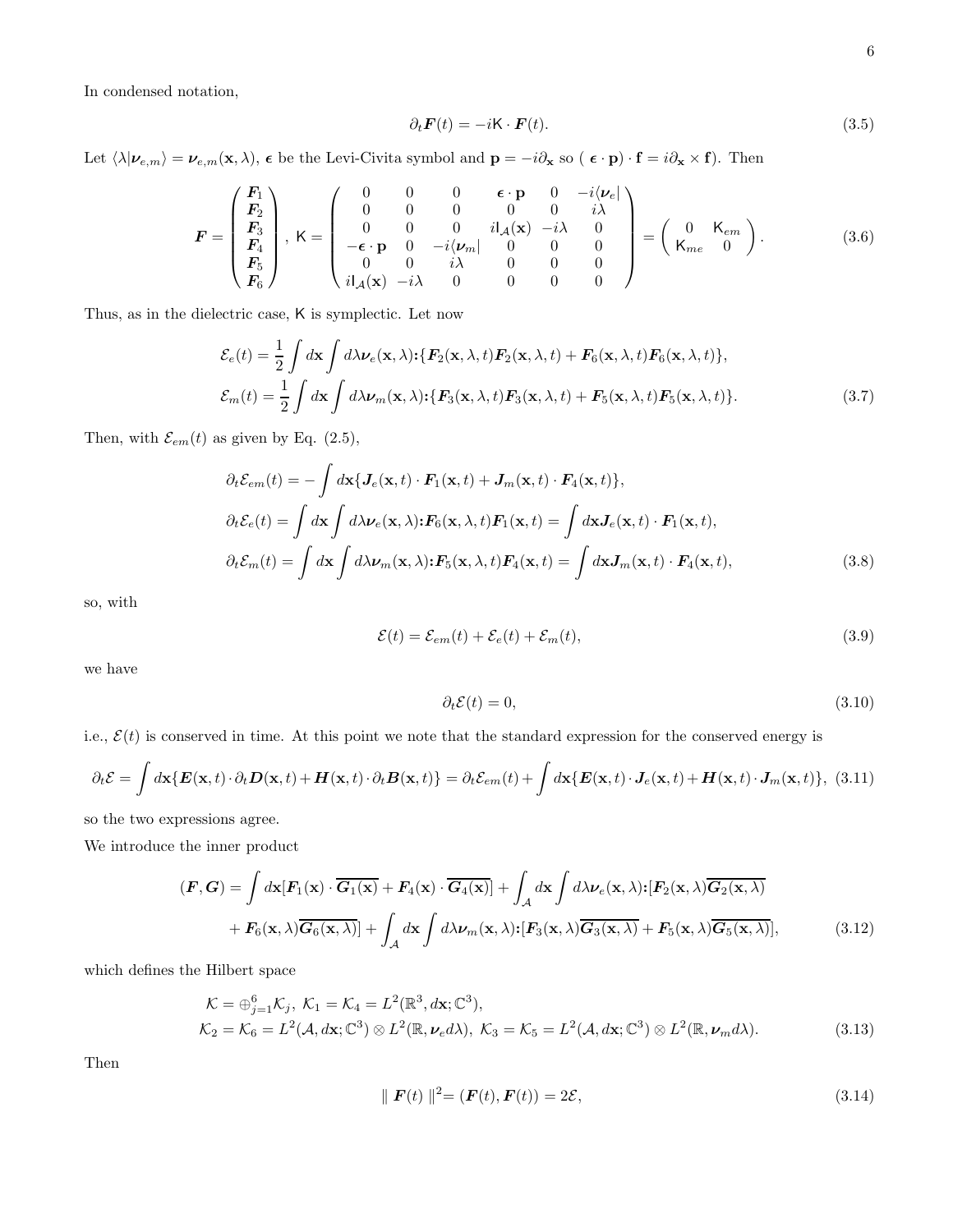is conserved in time. In the Appendix it is shown (for simpler notation the isotropic case is considered) that K is selfadjoint in K under some mild conditions on the susceptibilities  $(|\chi'_{e,m}(\mathbf{x},0)| \leq c < \infty)$ , which we assume to hold from now on. In fact in

$$
K = K_0 + K_1,\tag{3.15}
$$

where

$$
\mathsf{K}_{0} = \left(\begin{array}{cccccc} 0 & 0 & 0 & \boldsymbol{\epsilon} \cdot \mathbf{p} & 0 & 0 \\ 0 & 0 & 0 & 0 & 0 & i\lambda \\ 0 & 0 & 0 & 0 & -i\lambda & 0 \\ -\boldsymbol{\epsilon} \cdot \mathbf{p} & 0 & 0 & 0 & 0 \\ 0 & 0 & i\lambda & 0 & 0 & 0 \\ 0 & -i\lambda & 0 & 0 & 0 & 0 \end{array}\right), \ \mathsf{K}_{1} = \left(\begin{array}{cccccc} 0 & 0 & 0 & 0 & 0 & -i\langle \boldsymbol{\nu}_{e} \vert \\ 0 & 0 & 0 & 0 & 0 \\ 0 & 0 & 0 & i & 0 & 0 \\ 0 & 0 & -i\langle \boldsymbol{\nu}_{m} \vert & 0 & 0 & 0 \\ 0 & 0 & 0 & 0 & 0 & 0 \\ i & 0 & 0 & 0 & 0 & 0 \end{array}\right).
$$
(3.16)

 $K_1$  is a bounded selfadjoint operator. Thus we are dealing with a unitary time evolution on K,

$$
W(t) = \exp[-iKt].
$$
\n(3.17)

As mentioned before it implies that the time evolution of the electromagnetic fields is properly defined. In case the electromagnetic fields are square integrable at the initial time, this remains true at all later times (note the passivity condition above). This is not evident in the original formulation which contains time convolutions.

Remark: Note that passivity is not required to obtain the conservation of  $\mathcal{E}(t)$ . Since  $\mathcal{E}_{em}(0) \geq 0$  and  $\mathcal{E}_{e}(0)$  =  $\mathcal{E}_m(0) = 0$  we still have  $\mathcal{E}(t) = \mathcal{E}(0) \geq 0$ . However, without it,  $\mathcal{E}_{em}(t)$  may increase in time and  $\mathcal{E}_e(t)$  and  $\mathcal{E}_m(t)$ become negative for  $t > 0$  ( $v_{e,m}(x, \lambda)$  may no longer be non-negative). We still can introduce the inner product  $(F, G)$  but the associated norm is also no longer non-negative definite.

For dispersive systems  $v_{e,m}(\mathbf{x},\lambda)$  becomes a sum of  $\delta$ -functions. Let us assume that only one dispersive Lorentz contribution is present in both  $\chi$ 's and that the medium is homogeneous and isotropic over A. Then  $\nu_{e,m}(\mathbf{x})$  =  $\nu_{e,m}I_{\mathcal{A}}(\mathbf{x})$ , so in  $\mathcal{K}_{2,3,5,6}$  the x- integration is over  $\mathcal{A}$  and

$$
\chi_e(\mathbf{x}, t) = \Omega_e^2 \mathbf{I}_{\mathcal{A}}(\mathbf{x}) \frac{\sin \lambda_e t}{\lambda_e}, \ \chi'_e(\mathbf{x}, t) = \Omega_e^2 \mathbf{I}_{\mathcal{A}}(\mathbf{x}) \cos \lambda_e t,
$$

$$
\chi_m(\mathbf{x}, t) = \Omega_m^2 \mathbf{I}_{\mathcal{A}}(\mathbf{x}) \frac{\sin \lambda_m t}{\lambda_m}, \ \chi'_m(\mathbf{x}, t) = \Omega_m^2 \mathbf{I}_{\mathcal{A}}(\mathbf{x}) \cos \lambda_m t,
$$

$$
\hat{\chi}_e(\mathbf{x}, z) = \frac{\Omega_e^2}{\lambda_e^2 - z^2} \mathbf{I}_{\mathcal{A}}(\mathbf{x}), \ \hat{\chi}_m(\mathbf{x}, z) = \frac{\Omega_m^2}{\lambda_m^2 - z^2} \mathbf{I}_{\mathcal{A}}(\mathbf{x}), \tag{3.18}
$$

so

$$
\mathbf{J}_e(\mathbf{x},t) = \Omega_e^2 \mathbf{I}_{\mathcal{A}}(\mathbf{x}) \int_{t_0}^t ds \cos\{\lambda_e(t-s)\} \mathbf{E}(\mathbf{x},s)
$$

$$
\mathbf{J}_m(\mathbf{x},t) = \Omega_m^2 \mathbf{I}_{\mathcal{A}}(\mathbf{x}) \int_{t_0}^t ds \cos\{\lambda_m(t-s)\} \mathbf{H}(\mathbf{x},s).
$$
(3.19)

In this case, with  $F_1 = E, F_4 = H$  and

$$
\boldsymbol{F}_2(\mathbf{x},t) = I_{\mathcal{A}}(\mathbf{x}) \int_{t_0}^t ds \sin\{\lambda_e(t-s)\} \boldsymbol{E}(\mathbf{x},s), \ \boldsymbol{F}_3(\mathbf{x},t) = I_{\mathcal{A}}(\mathbf{x}) \int_{t_0}^t ds \cos\{\lambda_m(t-s)\} \boldsymbol{H}(\mathbf{x},s),
$$
\n
$$
\boldsymbol{F}_5(\mathbf{x},t) = I_{\mathcal{A}}(\mathbf{x}) \int_{t_0}^t ds \sin\{\lambda_m(t-s)\} \boldsymbol{H}(\mathbf{x},s), \ \boldsymbol{F}_6(\mathbf{x},t) = I_{\mathcal{A}}(\mathbf{x}) \int_{t_0}^t ds \cos\{\lambda_e(t-s)\} \boldsymbol{E}(\mathbf{x},s), \tag{3.20}
$$

once more,

$$
\partial_t \mathbf{F}(t) = -i\mathbf{K} \cdot \mathbf{F}(t),\tag{3.21}
$$

where now

$$
\mathbf{K} = \begin{pmatrix}\n0 & 0 & 0 & \boldsymbol{\epsilon} \cdot \mathbf{p} & 0 & -i\Omega_e^2 \\
0 & 0 & 0 & 0 & 0 & i\lambda_e \\
0 & 0 & 0 & iI_A(\mathbf{x}) & -i\lambda_m & 0 \\
-\boldsymbol{\epsilon} \cdot \mathbf{p} & 0 & -i\Omega_m^2 & 0 & 0 & 0 \\
0 & 0 & i\lambda_m & 0 & 0 & 0 \\
iI_A(\mathbf{x}) & -i\lambda_e & 0 & 0 & 0 & 0\n\end{pmatrix},
$$
\n(3.22)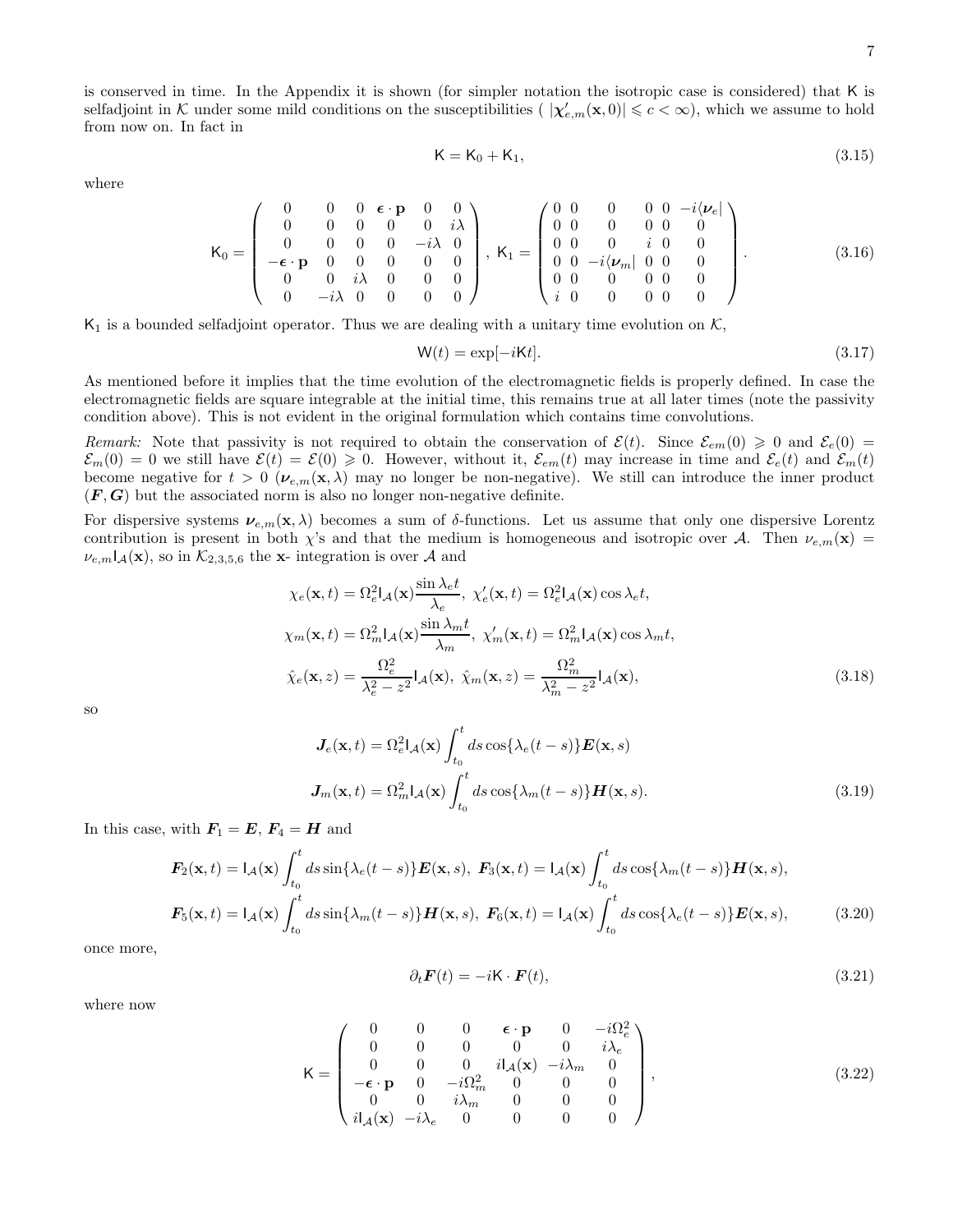whereas  $\mathcal{K}_{2,6}$  and  $\mathcal{K}_{3,5}$  reduce to  $L^2(\mathcal{A}, \Omega_e^2 d\mathbf{x}; \mathbb{C}^3)$  and  $L^2(\mathcal{A}, \Omega_m^2 d\mathbf{x}; \mathbb{C}^3)$ , respectively. In case there are more dispersive Lorentz terms in the susceptibilities the number of auxiliary fields increases accordingly.

## IV. LAPLACE-TRANSFORMED FIELDS

The equations of motion can equivalently be expressed in terms of Laplace transforms. Setting  $t_0 = 0$ , we obtain

$$
\hat{F}(z) = i[z - K]^{-1} \cdot F(0) = iR(z) \cdot F(0), \text{ Im } z > 0.
$$
\n(4.1)

From this the relations for the various components of  $\mathbf{F}(z)$  can be obtained in terms of those of  $\mathbf{F}(0)$  by projecting upon the appropriate subspace, see the Appendix. However, a direct approach involves less calculations. Thus,

$$
-iz\hat{\mathbf{D}}(\mathbf{x},z) - \mathbf{D}(\mathbf{x},0) = -i(\boldsymbol{\epsilon} \cdot \mathbf{p}) \cdot \hat{\mathbf{H}}(\mathbf{x},z),
$$
  

$$
-iz\hat{\mathbf{B}}(\mathbf{x},z) - \mathbf{B}(\mathbf{x},0) = +i(\boldsymbol{\epsilon} \cdot \mathbf{p}) \cdot \hat{\mathbf{E}}(\mathbf{x},z).
$$
 (4.2)

Since

$$
\hat{\mathbf{D}}(\mathbf{x}, z) = \varepsilon(\mathbf{x}, z) \cdot \hat{\mathbf{E}}(\mathbf{x}, z), \ \hat{\mathbf{B}}(\mathbf{x}, z) = \boldsymbol{\mu}(\mathbf{x}, z) \cdot \hat{\mathbf{H}}(\mathbf{x}, z).
$$
\n(4.3)

we obtain, noting that  $\mathbf{D}(\mathbf{x},0) = \mathbf{E}(\mathbf{x},0)$  and  $\mathbf{H}(\mathbf{x},0) = \mathbf{B}(\mathbf{x},0)$ ,

$$
\mathsf{L}^{e}(z) \cdot \hat{\mathbf{E}}(\mathbf{x}, z) = \mathbf{g}^{e}(\mathbf{x}, z), \ \mathsf{L}^{m}(z) \cdot \hat{\mathbf{H}}(\mathbf{x}, z) = \mathbf{g}^{m}(\mathbf{x}, z), \tag{4.4}
$$

where

$$
L^{e}(z) = z^{2} \varepsilon(\mathbf{x}, z) + (\boldsymbol{\epsilon} \cdot \mathbf{p}) \cdot \boldsymbol{\mu}(\mathbf{x}, z)^{-1} \cdot (\boldsymbol{\epsilon} \cdot \mathbf{p}),
$$
  
\n
$$
L^{m}(z) = z^{2} \boldsymbol{\mu}(\mathbf{x}, z) + (\boldsymbol{\epsilon} \cdot \mathbf{p}) \cdot \varepsilon(\mathbf{x}, z)^{-1} \cdot (\boldsymbol{\epsilon} \cdot \mathbf{p}),
$$
  
\n
$$
\mathbf{g}^{e}(\mathbf{x}, z) = iz \mathbf{E}(\mathbf{x}, 0) + i(\boldsymbol{\epsilon} \cdot \mathbf{p}) \cdot {\boldsymbol{\mu}(\mathbf{x}, z)^{-1}} \cdot \mathbf{H}(\mathbf{x}, 0),
$$
  
\n
$$
\mathbf{g}^{m}(\mathbf{x}, z) = iz \mathbf{H}(\mathbf{x}, 0) - i(\boldsymbol{\epsilon} \cdot \mathbf{p}) \cdot {\boldsymbol{\epsilon}(\mathbf{x}, z)^{-1}} \cdot \mathbf{E}(\mathbf{x}, 0).
$$
\n(4.5)

Here  $\mathsf{L}^e(z)$  and  $\mathsf{L}^m(z)$  are the electric and magnetic Helmholtz operators. Let now

$$
\mathsf{R}^e(z) = \mathsf{L}^e(z)^{-1}, \ \mathsf{R}^m(z) = \mathsf{L}^m(z)^{-1}.
$$
 (4.6)

Then

$$
\hat{E}(\mathbf{x}, z) = \mathbf{R}^e(z) \cdot \mathbf{g}^e(\mathbf{x}, z), \ \hat{H}(\mathbf{x}, z) = \mathbf{R}^m(z) \cdot \mathbf{g}^m(\mathbf{x}, z).
$$
\n(4.7)

Note that

$$
\partial_{\mathbf{x}} \cdot \mathsf{L}^{e}(z) \cdot \hat{\mathbf{E}}(\mathbf{x}, z) = z^{2} \partial_{\mathbf{x}} \cdot \{ \varepsilon(\mathbf{x}, z) \cdot \hat{\mathbf{E}}(\mathbf{x}, z) \} = z^{2} \partial_{\mathbf{x}} \cdot \hat{\mathbf{D}}(\mathbf{x}, z) = iz \partial_{\mathbf{x}} \cdot \mathbf{E}(\mathbf{x}, 0) = 0,
$$
\n(4.8)

as it should be.

We can make the identification (see the Appendix)

$$
\mathsf{P}_1 \mathsf{R}(z) \mathsf{P}_1 = z \mathsf{R}^e(z) \mathsf{P}_1. \tag{4.9}
$$

Since the left hand side is a bounded operator, it follows that  $\mathsf{R}^e(z)$ , Im  $z > 0$ , has a closed densely defined extension, which is in fact bounded and the same is true for  $R^m(z)$ . Note that, since  $\overline{\varepsilon(x,z)} = \varepsilon(x,-\overline{z})$  and  $\overline{\mu(x,z)} = \mu(x,-\overline{z})$ ,  $\mathsf{R}^e(z)^* = \mathsf{R}^e(-\bar{z})$ . Next we introduce the Green's functions

$$
\mathbf{G}^{e,m}(\mathbf{x}, \mathbf{y}, z) = \langle \mathbf{x} | \mathbf{R}^{e,m}(z) | \mathbf{y} \rangle.
$$
 (4.10)

They are square integrable in x and y, respectively, are analytic in the open upper half plane and have the following further properties

$$
\mathsf{G}(\mathbf{x}, \mathbf{y}, z) = \mathsf{G}(\mathbf{y}, \mathbf{x}, -\bar{z})^{\dagger}, \ \frac{1}{2\pi} \int_{\Gamma} dz \mathsf{G}(\mathbf{x}, \mathbf{y}, z) = 0, \ \frac{1}{2\pi i} \int_{\Gamma} dz z \mathsf{G}(\mathbf{x}, \mathbf{y}, z) = -\delta(\mathbf{x} - \mathbf{y}) \mathsf{U}.
$$
 (4.11)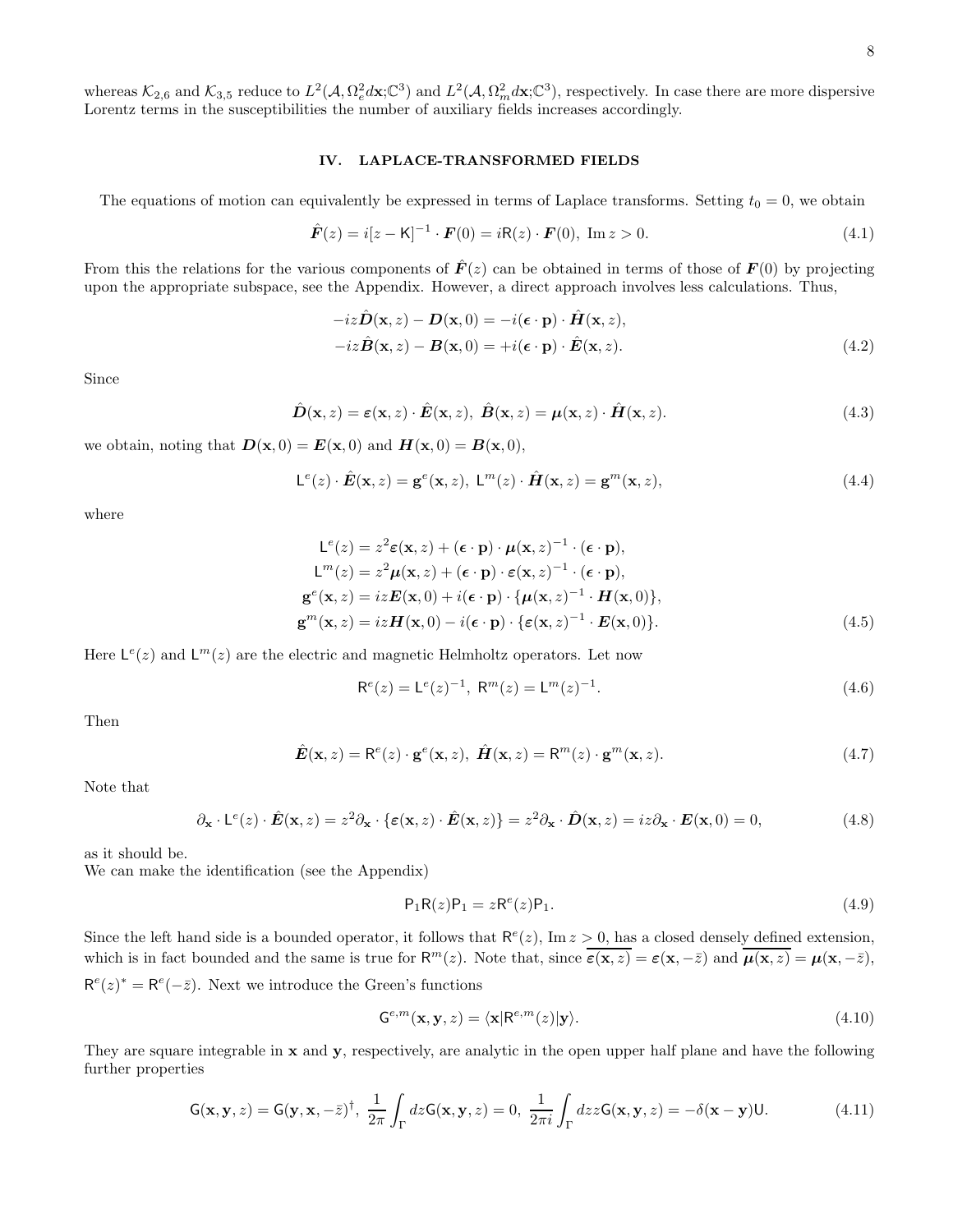Now

$$
\mathsf{L}^{e,m} \cdot \mathsf{G}^{e,m}(\mathbf{x}, \mathbf{y}, z) = \delta(\mathbf{x} - \mathbf{y}) \mathsf{U}.\tag{4.12}
$$

Note that, although  $\partial_{\mathbf{x}} \cdot \mathsf{L}^e \cdot \hat{\mathbf{E}}(\mathbf{x}, z) = 0$ , this is a special case since

$$
\partial_{\mathbf{x}} \cdot \mathsf{L}_{\mathbf{x}}^{e} \cdot \int d\mathbf{y} \mathsf{G}(\mathbf{x}, \mathbf{y}, z) \cdot \mathbf{h}(\mathbf{y}) = \partial_{\mathbf{x}} \cdot \mathbf{h}(\mathbf{x}), \tag{4.13}
$$

which need not vanish for general h.

The spatially piecewise constant situation is the case where  $\mathbb{R}^3 = \{\cup_j \mathcal{M}_j\} \cup \{\text{interfaces}\},\$  with the  $\mathcal{M}_j$ 's disjoint open sets separated by sufficiently regular interfaces (so boundary conditions can be imposed), whereas the susceptibilities are constant over  $\mathcal{M}_j$ ,

$$
\varepsilon(\mathbf{x}, z) = \varepsilon_j(z), \ \boldsymbol{\mu}(\mathbf{x}, z) = \boldsymbol{\mu}_j(z), \ \mathbf{x} \in \mathcal{M}_j. \tag{4.14}
$$

# V. LAYERED SYSTEMS

# A. General

In the sequel we only consider the electric Green's function and we drop the superscript e. We also assume that the system is isotropic (in the anisotropic case the reduction to an expression featuring the scalar Green's functions for s and p polarization is not possible in general). Here we consider the situation that the  $\mathcal{M}_j$ 's are a number of layers parallel to the  $X_1X_2$ -plane. Then the permeabilities only depend on  $x_3$ ,

$$
\varepsilon(\mathbf{x}, z) = \varepsilon(x_3, z), \ \mu(\mathbf{x}, z) = \mu(x_3, z). \tag{5.1}
$$

We exploit the translational invariance in the  $X_1$  and  $X_2$ -directions. Let  $\mathbf{k} = (k_1, k_2, k_3)$  and  $\boldsymbol{\kappa} = \kappa \mathbf{e}_{\boldsymbol{\kappa}} = \mathbf{k}^{\perp} =$  $(k_1, k_2, 0) \perp {\bf e}_3,$ 

$$
G(\mathbf{x}, \mathbf{y}, z) = (2\pi)^{-2} \int d\mathbf{\kappa} \exp[-i\mathbf{\kappa} \cdot (\mathbf{x}^{\perp} - \mathbf{y}^{\perp})] G_{\mathbf{\kappa}}(x_3, y_3, z),
$$
  
\n
$$
G_{\mathbf{\kappa}}(x_3, y_3, z) = (2\pi)^{-2} \int d\mathbf{x}^{\perp} \exp[i\mathbf{\kappa} \cdot (\mathbf{x}^{\perp} - \mathbf{y}^{\perp})] G(\mathbf{x}, \mathbf{y}, z),
$$
  
\n
$$
\mathbf{m}_{\mathbf{\kappa}}(x_3, z) = \int d\mathbf{x}^{\perp} \exp[i\mathbf{\kappa} \cdot \mathbf{x}^{\perp}] \mathbf{m}(\mathbf{x}, z),
$$
\n(5.2)

where **m** can be  $E, B, g^{e,m}$ , etc. Then

$$
\mathbf{E}(\mathbf{x},t) = (2\pi)^{-1} \int_{\Gamma} dz \exp[-izt] \hat{\mathbf{E}}(\mathbf{x},z)
$$
  
=  $(2\pi)^{-3} \int_{\Gamma} dz \exp[-izt] \int d\mathbf{x} \exp[-i\kappa \cdot (\mathbf{x}^{\perp} - \mathbf{y}^{\perp})] \int dy_3 \mathbf{G}_{\kappa}(x_3, y_3, z) \cdot \mathbf{g}_{\kappa}(y_3, z).$  (5.3)

Omitting the subscript 3 in  $x_3$ , etc., from now on,  $\hat{\mathbf{E}}_{\kappa}(x, z) \in \mathcal{H} = L^2(\mathbb{R}, dx; \mathbb{C}^3)$ ,

$$
\mathbf{g}_{\kappa}(y, z) = iz \mathbf{E}_{\kappa}(y, 0) - (i\kappa + \partial_y \mathbf{e}_3) \times \frac{1}{\mu(y, z)} \mathbf{B}_{\kappa}(y, 0),
$$
  

$$
\mathsf{L}_{\kappa} \cdot \hat{\mathbf{E}}_{\kappa}(x, z) = \mathbf{g}_{\kappa}(x, z),
$$
 (5.4)

and

$$
\mathsf{G}_{\kappa}(x, y, z) = \langle x | \mathsf{L}_{\kappa}^{-1} | y \rangle, \ \mathsf{L}_{\kappa} \cdot \mathsf{G}_{\kappa}(x, y, z) = \delta(x - y) \mathsf{U}.
$$

 $\mathsf{L}_{\kappa}$  is obtained from  $\mathsf{L}^e$  by replacing  $\mathbf{p}$  by  $\kappa + p\mathbf{e}_3 = \kappa \mathbf{e}_{\kappa} + p\mathbf{e}_3$ ,  $p = -i\partial_x$ . Denoting

$$
\zeta(x,\kappa,z)^2 = z^2 \varepsilon(x,z)\mu(x,z) - \kappa^2,\tag{5.6}
$$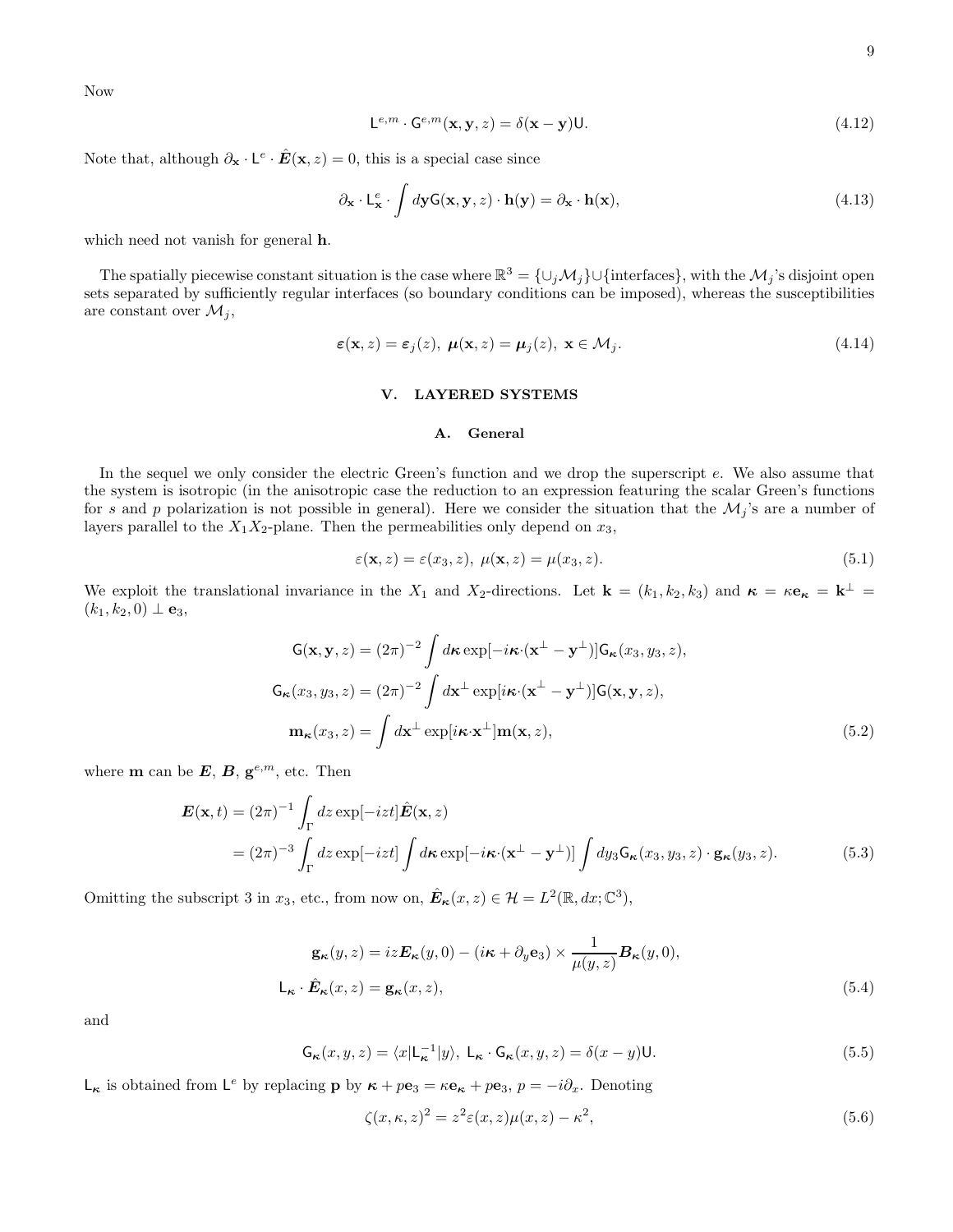we obtain

$$
L_{\kappa} = \left\{ \frac{\zeta(x,\kappa,z)^2}{\mu(\mathbf{x},z)} - p \frac{1}{\mu(\mathbf{x},z)} p \right\} \mathbf{e}_3 \times \mathbf{e}_{\kappa} \mathbf{e}_3 \times \mathbf{e}_{\kappa} + \left\{ z^2 \varepsilon(\mathbf{x},z) - p \frac{1}{\mu(\mathbf{x},z)} p \right\} \mathbf{e}_{\kappa} \mathbf{e}_{\kappa} + \frac{\zeta(x,\kappa,z)^2}{\mu(\mathbf{x},z)} \mathbf{e}_3 \mathbf{e}_3 + p \frac{\kappa}{\mu(\mathbf{x},z)} \mathbf{e}_{\kappa} \mathbf{e}_3 + \frac{\kappa}{\mu(\mathbf{x},z)} p \mathbf{e}_3 \mathbf{e}_{\kappa} = L_{\kappa}^s + L_{\kappa}^p,
$$
\n(5.7)

where  $\mathsf{L}^s_{\kappa}$  is the s-polarization part (the term with  $\mathbf{e}_3 \times \mathbf{e}_{\kappa} \mathbf{e}_3 \times \mathbf{e}_{\kappa}$ ) and  $\mathsf{L}^p_{\kappa}$ , the p-polarization part, the remainder. The corresponding decomposition for  ${\sf G}_\kappa$  is

$$
\mathsf{G}_{\kappa}(x,y,z) = \mathsf{G}^s_{\kappa}(x,y,z) + \mathsf{G}^p_{\kappa}(x,y,z) = \langle x | (\mathsf{L}^s_{\kappa})^{-1} | y \rangle + \langle x | (\mathsf{L}^p_{\kappa})^{-1} | y \rangle. \tag{5.8}
$$

It is customary to consider the scalar Green's functions associated with the electric and magnetic s-polarization parts. However, the latter is transverse, whereas  $G_{\kappa}^p$  also contains a longitudinal component. In addition, in obtaining atomic radiative decay rates, the full tensorial expression for the Green's function is required and there is no simple relation between (the transverse part of)  $G_{\kappa}^p$  and the magnetic s-polarized Green's function. Thus we calculated  $G_{\kappa}^p$ in the Appendix with the result

$$
G_{\kappa}(x,y,z) = G_{s}(x,y,z,\kappa) + G_{p}(x,y,z,\kappa),
$$
  
\n
$$
G_{s}(x,y,z,\kappa) = G_{s}(x,y,z,\kappa) \mathbf{e}_{3} \times \mathbf{e}_{\kappa} \mathbf{e}_{3} \times \mathbf{e}_{\kappa},
$$
  
\n
$$
G_{p}(x,y,z,\kappa) = (\mathbf{e}_{\kappa} + \frac{i\kappa}{\zeta(x)^{2}} \partial_{x} \mathbf{e}_{3}) (\mathbf{e}_{\kappa} - \frac{i\kappa}{\zeta(y)^{2}} \partial_{y} \mathbf{e}_{3}) G_{p}(x,y,z,\kappa),
$$
\n(5.9)

where  $G_s$  and  $G_p$  satisfy

$$
\{z^2\varepsilon(x,z) - p\frac{z^2\varepsilon(x,z)}{\zeta(x,\kappa,z)^2}p\}G_p(x,y,z,\kappa) = \delta(x-y), \ \{\frac{\zeta(x,\kappa,z)^2}{\mu(x,z)} - p\frac{1}{\mu(x,z)}p\}G_s(x,y,z,\kappa) = \delta(x-y). \tag{5.10}
$$

In order to obtain  $G_p$  and  $G_s$  we have to supplement these differential equations with the boundary conditions at an interface. Since  $\partial_x(\varepsilon/\zeta^2)\partial_xG_p$  must make sense,  $\partial_xG_p$  must exist, so we can choose  $G_p$  to be continuous in x. In addition  $(\varepsilon/\zeta^2)\partial_x G_p$  must be differentiable, so it must also be continuous in x. Similarly we find that  $G_s$  must be continuous in x, as well as  $\mu^{-1}\partial_x G_s$  and again the same applies with x and y interchanged. These boundary conditions can be shown to correspond to the usual boundary conditions for  $D$  and  $E$ . In addition, in view of the square integrability in x and y, there are no exponentially increasing contributions for layers that extend to  $x = \pm \infty$ .

### B. Two half spaces filled with different materials

We consider the situation where the half spaces  $x > 0$  and  $x < 0$  are filled with media characterized according to

$$
\varepsilon(x,z) = \begin{cases} \varepsilon_{+}(z), & x > 0, \\ \varepsilon_{-}(z), & x < 0, \end{cases}, \mu(x,z) = \begin{cases} \mu_{+}(z), & x > 0, \\ \mu_{-}(z), & x < 0. \end{cases}
$$
\n(5.11)

We denote

$$
\zeta_{+}(\kappa, z)^{2} = z^{2} \varepsilon_{+}(z) \mu_{+}(z) - \kappa^{2}, \ \zeta_{-}(\kappa, z)^{2} = z^{2} \varepsilon_{-}(z) \mu_{-}(z) - \kappa^{2},
$$
\n
$$
K_{\pm}(\kappa, z) = \frac{\zeta_{\pm}(\kappa, z)}{2i z^{2} \varepsilon_{\pm}(z)}, \ L_{\pm}(\kappa, z) = \frac{\mu_{\pm}(z)}{2i \zeta_{\pm}(\kappa, z)},
$$
\n(5.12)

and introduce the Fresnel reflection coefficients

$$
r_p = \frac{\varepsilon - \zeta_+ - \varepsilon_+ \zeta_-}{\varepsilon - \zeta_+ + \varepsilon_+ \zeta_-}, \ r_s = \frac{\mu - \zeta_+ - \mu_+ \zeta_-}{\mu - \zeta_+ + \mu_+ \zeta_-}.
$$
 (5.13)

Using square integrability in  $x$  and  $y$  and the boundary conditions on the interface, we obtain in the usual way

$$
G_p(x, y, z) = K_+\{\exp[i\zeta_{+}|x-y|] - r_p \exp[i\zeta_{+}(x+y)]\}\theta(x)\theta(y) + \frac{1}{iz^2} \frac{\zeta_{+}\zeta_{-}}{\varepsilon_{+}\zeta_{-} + \varepsilon_{-}\zeta_{+}} \{\exp[i\zeta_{+}x - i\zeta_{-}y]\theta(x)\theta(-y) + \exp[-i\zeta_{-}x + i\zeta_{+}y]\theta(-x)\theta(y)\} + K_-\{\exp[i\zeta_{-}|x-y|] + r_p \exp[-i\zeta_{-}(x+y)]\}\theta(-x)\theta(-y),
$$
\n(5.14)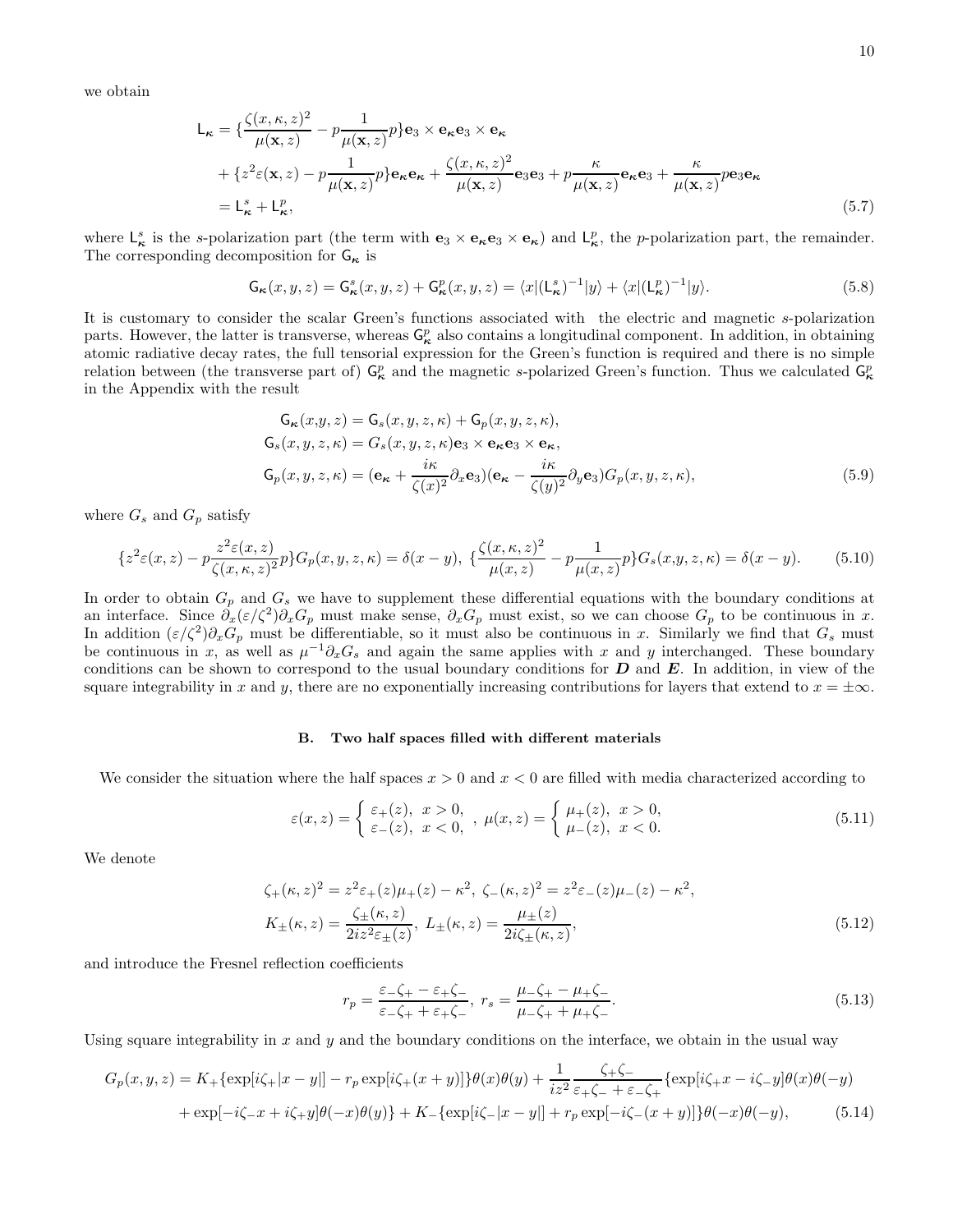and

$$
G_s(x, y, z) = L_+\{\exp[i\zeta_{+}|x-y|] + r_s \exp[i\zeta_{+}(x+y)]\}\theta(x)\theta(y) - i\frac{\mu_{+}\mu_{-}}{\mu_{+}\zeta_{-} + \mu_{-}\zeta_{+}}\{\exp[i\zeta_{+}x - i\zeta_{-}y]\theta(x)\theta(-y) + \exp[-i\zeta_{-}x + i\zeta_{+}y]\theta(-x)\theta(y)\} + L_-\{\exp[i\zeta_{-}|x-y|] - r_s \exp[-i\zeta_{-}(x+y)]\}\theta(-x)\theta(-y),
$$
\n(5.15)

from which the x and y derivatives of  $G_p(x, y, z)$ , etc., present in  $G_p(x, y, z, \kappa)$ , can be obtained in explicit form.

The case where the region  $x > 0$  consists of vacuum and the initial state is contained in this region is of particular interest. It applies to the situation where an electromagnetic wavepacket in vacuum is travelling towards the medium. Then, labeling vacuum quantities with the subscript 0 and deleting the subscript − for quantities associated with the medium,

$$
K_{+}(\kappa, z) = K_{0}(\kappa, z) = \frac{\zeta_{0}(\kappa, z)}{2iz^{2}}, \ L_{+}(\kappa, z) = L_{0}(\kappa, z) = \frac{1}{2i\zeta_{0}(\kappa, z)},
$$
  

$$
\zeta_{0}(\kappa, z) = \sqrt{z^{2} - \kappa^{2}}, \ r_{p0} = \frac{\varepsilon\zeta_{0} - \zeta}{\varepsilon\zeta_{0} + \zeta}, \ r_{s0} = \frac{\mu\zeta_{0} - \zeta}{\mu\zeta_{0} + \zeta},
$$
 (5.16)

so, for  $y > 0$ ,

$$
G_p(x, y, z) = K_0 \{ \exp[i\zeta_0 |x - y|] - r_{p0} \exp[i\zeta_0 (x + y)] \} \theta(x) + \frac{1}{iz^2} \frac{\zeta_0 \zeta}{\zeta + \varepsilon \zeta_0} \exp[-i\zeta x + i\zeta_0 y] \theta(-x),
$$
  

$$
G_s(x, y, z) = L_0 \{ \exp[i\zeta_0 |x - y|] + r_{s0} \exp[i\zeta_0 (x + y)] \} \theta(x) - i \frac{\mu}{\zeta + \mu \zeta_0} \exp[-i\zeta x + i\zeta_0 y] \theta(-x). \tag{5.17}
$$

### VI. THE NIM SITUATION

We continue our investigation of the half space case, assuming that

$$
\varepsilon(z) = \mu(z) = 1 - \frac{\Omega^2}{z^2 - \omega_0^2},
$$
\n(6.1)

the dispersive Lorentz case, and rewrite

$$
\Phi(z) = \frac{1}{\zeta(\kappa, z) + \varepsilon(z)\zeta_0(\kappa, z)} = \frac{\zeta - \varepsilon\zeta_0}{\zeta^2 - \varepsilon^2\zeta_0^2} = \frac{\zeta - \varepsilon\zeta_0}{(z^2\varepsilon^2 - \kappa^2) - \varepsilon^2(z^2 - \kappa^2)} = \frac{\zeta - \varepsilon\zeta_0}{\kappa^2} \frac{1}{\varepsilon - 1} \frac{1}{\varepsilon + 1}.
$$
 (6.2)

Note that this expression can become infinite if  $\varepsilon^2 = 1$ . In case  $\varepsilon = 1$  we are back to the vacuum case and  $\zeta - \varepsilon \zeta_0 = 0$ . But if  $\varepsilon = \mu = -1$ , the NIM case,

$$
z = \hat{\omega}_{\pm} = \pm \hat{\omega}, \ \hat{\omega} = \sqrt{\omega_0^2 + \frac{1}{2}\Omega^2},\tag{6.3}
$$

and  $\Phi(z)$  can become infinite. Now

$$
\frac{1}{\varepsilon(z)+1} = \frac{1}{2} \frac{z^2 - \omega_0^2}{(z-\hat{\omega})(z+\hat{\omega})}, \quad \Phi(z) = \frac{\zeta - \varepsilon \zeta_0}{(z-\hat{\omega})(z+\hat{\omega})} \frac{z^2 - \omega_0^2}{2\kappa^2 \{\varepsilon(z)-1\}},
$$
\n(6.4)

so we encounter poles in  $z = \pm \hat{\omega}$ . Next we study the behavior of  $\Phi(z) = \Phi(\omega + i\delta)$  as  $\delta \downarrow 0$ . We start with  $\zeta(z)$ . In order to obtain the square root in the limit  $\delta \downarrow 0$  we must know the signs of  $\zeta(\omega)^2$  and  $\partial_{\omega}\zeta(\omega)^2$  in

$$
\zeta(\omega + i\delta)^2 = \zeta(\omega)^2 + i\delta\partial_\omega\zeta(\omega)^2 + \mathcal{O}(\delta^2),\tag{6.5}
$$

where

$$
\zeta(z)^2 = z^2 \left(1 - \frac{\Omega^2}{z^2 - \omega_0^2}\right)^2 - \kappa^2, \ \partial_z \zeta(z)^2 = 2z \left(1 - \frac{\Omega^2}{z^2 - \omega_0^2}\right) \left(1 + \frac{\Omega^2}{z^2 - \omega_0^2} + \frac{2\omega_0^2 \Omega^2}{(z^2 - \omega_0^2)^2}\right). \tag{6.6}
$$

Since both quantities have definite parity it suffices to consider the case  $\omega \geq 0$ . We note that  $\zeta(0)^2 = -\kappa^2$  and that  $\zeta(\omega)^2$  increases to  $+\infty$  as  $\omega$  approaches  $\omega_0$ . Then it decreases again to reach the value  $-\kappa^2$  for  $\omega = \tilde{\omega} = \sqrt{\omega_0^2 + \Omega^2}$ . Beyond this value it increases again to tend to  $+\infty$  as  $\omega \to +\infty$ . Thus  $\zeta(\omega)^2$  has three zero's,  $\omega_a \in (0, \omega_0)$ ,  $\omega_b \in (\omega_0, \tilde{\omega})$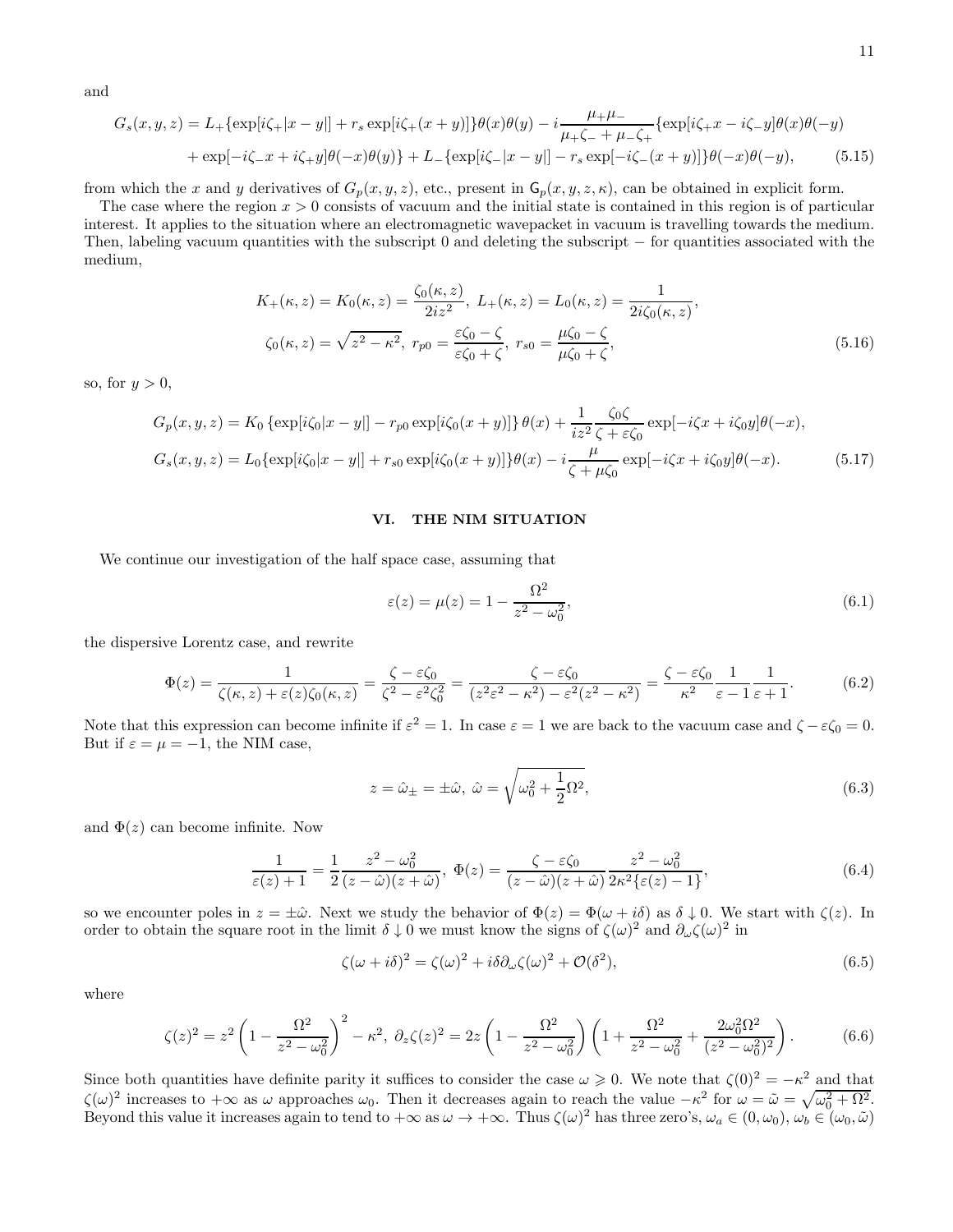and  $\omega_c > \tilde{\omega}$ . Since  $\zeta(\omega)^2 = 0$  corresponds to a third order equation in  $\omega^2$  these are the full set of zero's.  $\partial_{\omega}\zeta(\omega)^2$ vanishes in  $\omega = 0$ , then tends to  $+\infty$  as  $\omega$  reaches  $\omega_0$ , where it switches sign and increases to 0 in  $\tilde{\omega}$ , whereupon it remains positive and eventually tends to  $+\infty$ . Denoting

$$
\rho(\omega) = \sqrt{\left| \omega^2 \left( 1 - \frac{\Omega^2}{\omega^2 - \omega_0^2} \right)^2 - \kappa^2 \right|},\tag{6.7}
$$

| we obtain $(+)$ indicates that a quantity is positive, $-$ that it is negative) |  |  |
|---------------------------------------------------------------------------------|--|--|
|---------------------------------------------------------------------------------|--|--|

| $\omega \in$                                                    |                |                       |                                |                          | $> +\omega_c  (+\tilde{\omega},+\omega_c) (+\omega_b,+\tilde{\omega}) (+\omega_0,+\omega_b) (+\omega_a,+\omega_0) (0,+\omega_a) $ |                 |  |
|-----------------------------------------------------------------|----------------|-----------------------|--------------------------------|--------------------------|-----------------------------------------------------------------------------------------------------------------------------------|-----------------|--|
| $\zeta(\kappa,\omega)^2$                                        |                |                       |                                |                          |                                                                                                                                   |                 |  |
| $\left[\operatorname{Im}\zeta(\kappa,\omega+i\delta)^2\right]+$ |                |                       |                                |                          |                                                                                                                                   |                 |  |
| $\zeta(\kappa,\omega)$                                          | $\rho(\omega)$ | $i\rho(\omega)$       | $i\rho(\omega)$                | $-\rho(\omega)$          | $\rho(\omega)$                                                                                                                    | $i\rho(\omega)$ |  |
| $\omega \in$                                                    | $-\omega_c$ P  |                       | $(-\tilde{\omega}, -\omega_b)$ |                          |                                                                                                                                   |                 |  |
|                                                                 |                | $-\omega_c, -\omega)$ |                                | $[-\omega_b, -\omega_0]$ | $-\omega_0, -\omega_a$ )                                                                                                          | $(-\omega_a,0)$ |  |
| $\zeta(\kappa,\omega)^2$                                        |                |                       |                                |                          |                                                                                                                                   |                 |  |
| $\left \operatorname{Im}\zeta(\kappa,\omega+i\delta)^2\right $  |                |                       |                                |                          |                                                                                                                                   |                 |  |

In comparison, with  $\rho_0(\omega) = \sqrt{|\omega^2 - \kappa^2|}$ , so  $\rho(\hat{\omega}) = \rho_0(\hat{\omega})$ ,

$$
\frac{\omega \in}{\zeta_0(\kappa, \omega)} \frac{\kappa}{\rho_0(\omega)} \frac{|0, +\kappa|(-\kappa, 0)| < -\kappa}{i\rho_0(\omega)} \frac{|-\kappa, 0|}{i\rho_0(\omega)} \frac{|0, -\kappa|}{i\rho_0(\omega)} \tag{6.9}
$$

Since  $\hat{\omega} = \sqrt{\omega_0^2 + \frac{1}{2}\Omega^2}$  we have  $\hat{\omega} \in (\omega_0, \tilde{\omega})$ . For  $\hat{\omega} > \kappa$ ,  $\zeta(\kappa, \hat{\omega})^2 = \hat{\omega}^2 - \kappa^2 > 0$  and  $\hat{\omega} \in (\omega_0, \omega_b)$ ,  $\zeta(\kappa, \hat{\omega}) = -\rho(\hat{\omega}) =$ −  $\sqrt{\hat{\omega}^2 - \kappa^2}$ , whereas for  $\hat{\omega} < \kappa$ ,  $\zeta(\kappa, \hat{\omega})^2 < 0$  and  $\hat{\omega} \in (\omega_b, \tilde{\omega})$ ,  $\zeta(\kappa, \hat{\omega}) = i\rho(\hat{\omega})$ . Similar results follow for  $-\hat{\omega}$  resulting in

| $\hat{\omega} \in$                                                            | $>\kappa$                | $(0, +\kappa)$         |
|-------------------------------------------------------------------------------|--------------------------|------------------------|
| $\zeta(\kappa,+\hat{\omega})$                                                 | $-\rho(\hat{\omega})$    | $i\rho(\hat{\omega})$  |
| $\zeta(\kappa,-\hat{\omega})$                                                 | $+\rho(\hat{\omega})$    | $i\rho(\hat{\omega})$  |
| $\zeta_0(\kappa,+\hat{\omega})$                                               | $+\rho(\hat{\omega})$    | $i\rho(\hat{\omega})$  |
| $\zeta_0(\kappa,-\hat{\omega})$                                               | $-\rho(\hat{\omega})$    | $i\rho(\hat{\omega})$  |
| $\zeta_-(\hat{\omega}) - \varepsilon(\hat{\omega})\zeta_0(\hat{\omega})$      | $\theta$                 | $2i\rho(\hat{\omega})$ |
| $\zeta_-(-\hat{\omega}) - \varepsilon(-\hat{\omega})\zeta_0(-\hat{\omega}) 0$ |                          | $2i\rho(\hat{\omega})$ |
| $\zeta(\hat{\omega}) + \varepsilon(\hat{\omega})\zeta_0(\hat{\omega})$        | $-2\rho(\hat{\omega}) 0$ |                        |
| $\zeta(-\hat{\omega}) + \varepsilon(-\hat{\omega})\zeta_0(-\hat{\omega})$     | $+2\rho(\hat{\omega}) 0$ |                        |

For  $\hat{\omega} > \kappa$  and  $y > 0$  we obtain

$$
G_p(x, y, \pm \hat{\omega}) = \pm \frac{\rho(\hat{\omega})}{2i\hat{\omega}^2} \{ \exp[\pm i\rho(\hat{\omega})|x - y|] \theta(x) + \exp[\pm i\rho(\hat{\omega})(x + y)] \theta(-x) \}
$$
  
\n
$$
G_s(x, y, \pm \hat{\omega}) = \pm \frac{1}{2i\rho(\hat{\omega})} \{ \exp[\pm i\rho(\hat{\omega})|x - y|] \theta(x) + \exp[\pm i\rho(\hat{\omega})(x + y)] \theta(-x) \}. \tag{6.11}
$$

On the other hand, for  $\hat{\omega} < \kappa$ ,  $\Phi(z)$  becomes infinite for  $z = \pm \hat{\omega}$  since  $\zeta(\kappa, z) + \varepsilon(z)\zeta_0(\kappa, z)$  vanishes in  $\pm \hat{\omega}$ . Now

$$
\Phi(z) = \frac{\zeta - \varepsilon \zeta_0}{(z - \hat{\omega})(z + \hat{\omega})} \frac{z^2 - \omega_0^2}{2\kappa^2 \{\varepsilon(z) - 1\}} z \stackrel{z \to \pm \hat{\omega}}{\sim} \frac{\rho(\hat{\omega})\Omega^2}{4i\kappa^2} \frac{1}{(z - \hat{\omega})(z + \hat{\omega})},\tag{6.12}
$$

 $(6.8)$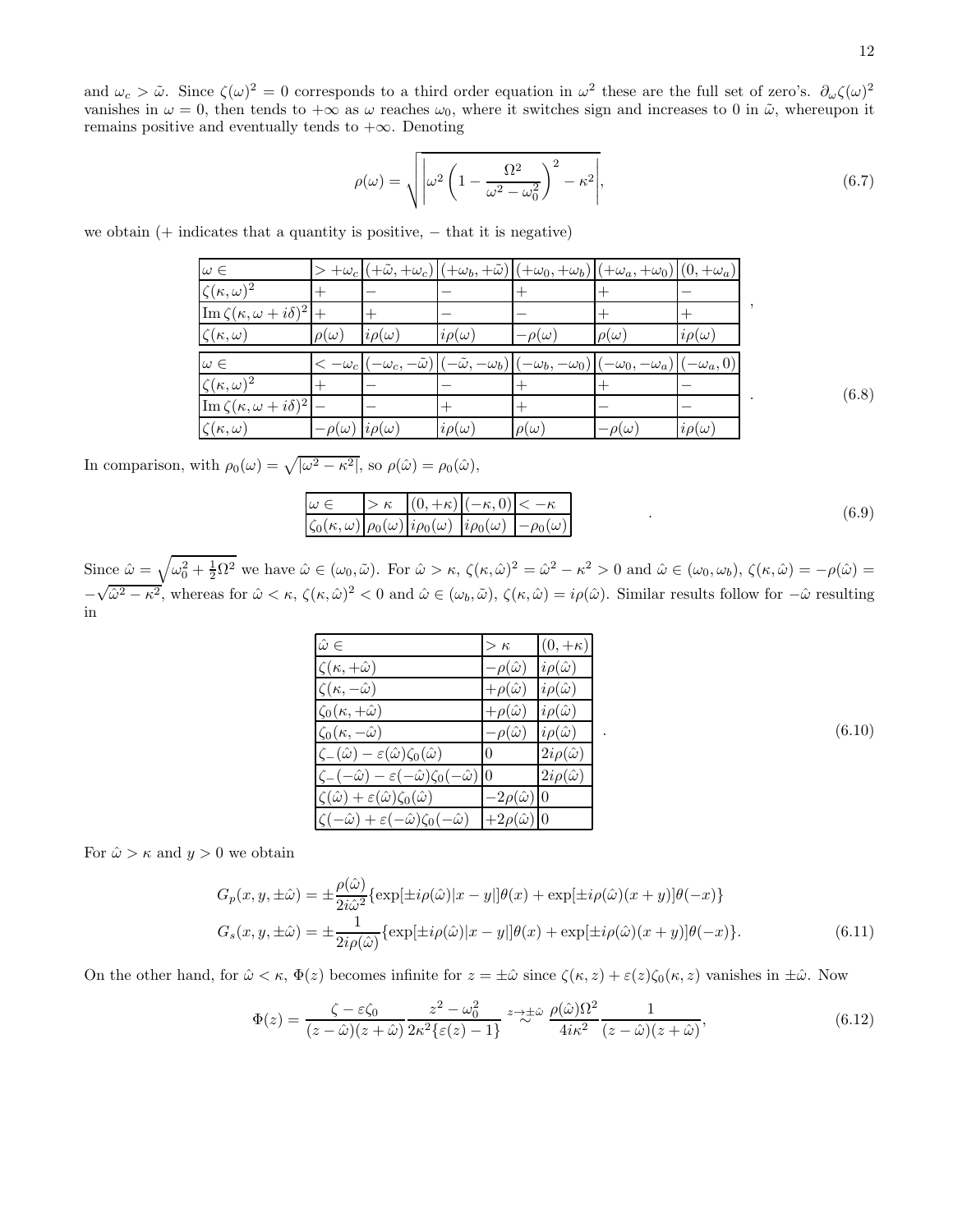so we encounter poles in  $\pm\hat{\omega}$ . Thus

$$
G_p(x, y, z) = K_0 \left\{ \exp[i\zeta_0|x - y|] + \frac{\zeta - \varepsilon \zeta_0}{\zeta + \varepsilon \zeta_0} \exp[i\zeta_0(x + y)] \right\} \theta(x) + \frac{1}{iz^2} \frac{\zeta_0 \zeta}{\zeta + \varepsilon \zeta_0} \exp[-i\zeta x + i\zeta_0 y] \theta(-x)
$$
  
\n
$$
= K_0 \exp[i\zeta_0|x - y|] \theta(x) + \frac{1}{\zeta + \varepsilon \zeta_0} \{ \kappa_0(\zeta - \varepsilon \zeta_0) \exp[i\zeta_0(x + y)] \theta(x) + \frac{1}{iz^2} \zeta_0 \zeta \exp[-i\zeta x + i\zeta_0 y] \theta(-x) \}
$$
  
\n
$$
\sim \frac{\rho(\hat{\omega})}{2\hat{\omega}^2} \exp[-\rho(\hat{\omega})|x - y|] \theta(x) + \frac{\rho(\hat{\omega})^3 \Omega^2}{4\hat{\omega}^2 \kappa^2} \frac{1}{(z - \hat{\omega})(z + \hat{\omega})} \{ \exp[-\rho(\hat{\omega})(x + y)] \theta(x) + \exp[+\rho(\hat{\omega})(x - y)] \theta(-x) \}
$$
  
\n
$$
G_s(x, y, z) = L_0 \left\{ \exp[i\zeta_0|x - y|] - \frac{\zeta - \mu \zeta_0}{\zeta + \mu \zeta_0} \exp[i\zeta_0(x + y)] \right\} \theta(x) - i \frac{\mu}{\zeta + \mu \zeta_0} \exp[-i\zeta x + i\zeta_0 y] \theta(-x)
$$
  
\n
$$
= L_0 \exp[i\zeta_0|x - y|] \theta(x) - \frac{1}{\zeta + \mu \zeta_0} \{ \lambda_0(\zeta - \mu \zeta_0) \exp[i\zeta_0(x + y)] \theta(x) + i\mu \exp[-i\zeta x + i\zeta_0 y] \theta(-x) \}
$$
  
\n
$$
z \to z^{\pm \hat{\omega}} - \frac{1}{2\rho(\hat{\omega})} \exp[-\rho(\hat{\omega})|x - y|] \theta(x) + i \frac{\rho(\hat{\omega}) \Omega^2}{4i\kappa^2} \frac{1}{(z - \hat{\omega})(z + \hat{\omega})} \{ \
$$

Hence, in the reflection case  $x, y > 0$ , and for  $\hat{\omega} > \kappa$ ,

$$
G_p(x, y, \pm \hat{\omega}) = \pm \frac{\rho(\hat{\omega})}{2iz^2} \{ \exp[\pm i\rho(\hat{\omega})|x - y|], \ G_s(x, y, \pm \hat{\omega}) = \pm \frac{1}{2i\rho(\hat{\omega})} \{ \exp[\pm i\rho(\hat{\omega})|x - y|], \tag{6.14}
$$

where the term responsible for reflection is absent, i.e., there is no reflection at the frequencies  $\pm\hat{\omega}$  for which  $\varepsilon(z)$  =  $\mu(z) = -1.$ 

On the other hand, for  $\hat{\omega} < \kappa$ ,  $x, y > 0$ ,

$$
G_p(x, y, z) \stackrel{z \to \pm \hat{\omega}}{\sim} \frac{\rho(\hat{\omega})}{2\hat{\omega}^2} \exp[-\rho(\hat{\omega})|x - y|] + \frac{\rho(\hat{\omega})^3 \Omega^2}{4\hat{\omega}^2 \kappa^2} \frac{1}{(z - \hat{\omega})(z + \hat{\omega})} \exp[-\rho(\hat{\omega})(x + y)],
$$
  

$$
G_s(x, y, z) \stackrel{z \to \pm \hat{\omega}}{\sim} -\frac{1}{2\rho(\hat{\omega})} \exp[-\rho(\hat{\omega})|x - y|] + \frac{\rho(\hat{\omega})\Omega^2}{4\kappa^2} \frac{1}{(z - \hat{\omega})(z + \hat{\omega})} \exp[-\rho(\hat{\omega})(x + y)],
$$
(6.15)

so now the reflection term is still present but we encounter the damped behavior, typical for the evanescent situation. Next we consider refraction (transmission into the lower half space). Here  $y > 0 > x$ , and for  $\hat{\omega} > \kappa$ ,

$$
G_p(x, y, \pm \hat{\omega}) = \pm \frac{\rho(\hat{\omega})}{2i\hat{\omega}^2} \exp[\pm i\rho(\hat{\omega})(x+y)], \ G_s(x, y, \pm \hat{\omega}) = \pm \frac{1}{2i\rho(\hat{\omega})} \exp[\pm i\rho(\hat{\omega})(x+y)].
$$
\n(6.16)

Now

$$
\frac{i\kappa}{\zeta(\hat{\omega})^2} \partial_x G_p(x, y, z) = \mp \frac{\kappa}{\rho(\hat{\omega})},\tag{6.17}
$$

leading to

$$
\mathsf{G}_{\kappa}(x,y,z) \stackrel{z \to \pm \hat{\omega}}{\to} \pm \frac{1}{2i\rho(\hat{\omega})} \exp[\pm i\rho(\hat{\omega})(y+x)] \{\frac{\rho(\hat{\omega})^2}{\hat{\omega}^2} (\mathbf{e}_{\kappa} \mp \frac{\kappa}{\rho(\hat{\omega})} \mathbf{e}_3) (\mathbf{e}_{\kappa} \mp \frac{\kappa}{\rho(\hat{\omega})} \mathbf{e}_3) + \mathbf{e}_3 \times \mathbf{e}_{\kappa} \mathbf{e}_3 \times \mathbf{e}_{\kappa} \}.
$$
 (6.18)

whereas in the vacuum case

$$
\mathsf{G}_{\kappa}(x,y,\pm\hat{\omega}) = \pm \frac{1}{2i\rho(\hat{\omega})} \exp[\pm i\rho(\hat{\omega})(y-x)] \left\{ \frac{\rho(\hat{\omega})^2}{\hat{\omega}^2} (\mathbf{e}_{\kappa} \pm \frac{\kappa}{\rho(\hat{\omega})} \mathbf{e}_3) (\mathbf{e}_{\kappa} \pm \frac{\kappa}{\rho(\hat{\omega})} \mathbf{e}_3) + \mathbf{e}_3 \times \mathbf{e}_{\kappa} \mathbf{e}_3 \times \mathbf{e}_{\kappa} \right\}.
$$
 (6.19)

Comparing the two we note that x has changed to  $-x$  and  $\kappa/\rho(\hat{\omega})$  to  $-\kappa/\rho(\hat{\omega})$ , showing the anomalous behavior found earlier for NIM systems. This behavior becomes more direct in a scattering formalism where it would show up in the corresponding scattering amplitude. However, setting up a scattering formalism, although a straightforward matter using the auxiliary field approach (the dielectric case was treated earlier in [\[6](#page-21-5)]), involves a substantial amount of bookkeeping. This is mainly due to the existence of two different scattering channels for reflection and transmission. The scattering situation is somewhat less complicated for a single NIM layer, where the transmitted wave eventually is moving in vacuum again.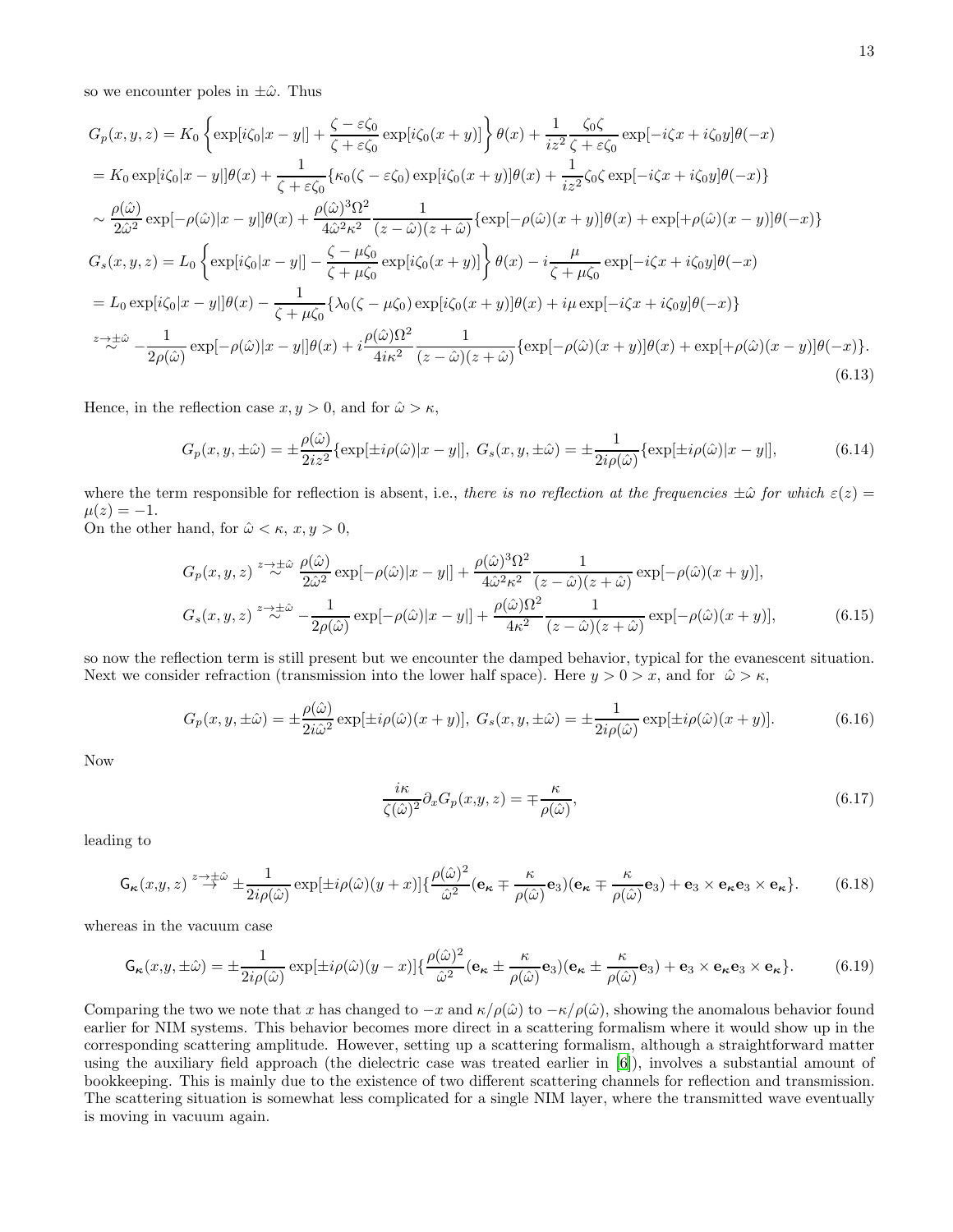If  $\hat{\omega} < \kappa$ , for  $y > 0 > x$ ,

$$
G_p(x,y,z) \stackrel{z \to \pm \hat{\omega}}{\sim} \frac{\rho(\hat{\omega})^3 \Omega^2}{4 \hat{\omega}^2 \kappa^2 (z^2 - \hat{\omega}^2)} \exp[-\rho(\hat{\omega})(y-x)], \ G_s(x,y,z) \stackrel{z \to \pm \hat{\omega}}{\sim} \frac{\rho(\hat{\omega}) \Omega^2}{4 \kappa^2 (z^2 - \hat{\omega}^2)} \exp[-\rho(\hat{\omega})(y-x)], \tag{6.20}
$$

once more showing evanescent behavior. In retrieving  $E(\mathbf{x}, t)$ , the pole contributions in the Green's function give rise to terms oscillating in time according to  $\exp[\pm i\omega t]$ , so no damping occurs in the time dependence, a property observed earlier by Pendry [\[2\]](#page-21-1) for the case of a single layer.

#### VII. DISCUSSION

### A. Summary of results

We started off with a system characterized by general causal, passive, susceptibilities  $\chi_e(\mathbf{x}, t)$  and  $\chi_m(\mathbf{x}, t)$  and showed, using the auxiliary field approach, that  $E(\mathbf{x}, t)$  and  $H(\mathbf{x}, t)$  have a proper time evolution. If they are square integrable at the initial time this remains true at all later times so possible singularities are square integrable and the electromagnetic energy remains finite. We then specialized to layered systems using a Laplace transformed formalism. We expressed the Green's function, which is a tensor, in terms of the two scalar functions  $G_s(x, y, z)$  and  $G_p(x, y, z)$ . A consequence of the auxiliary field setup is that the Helmholtz Green's function is square integrable in both coordinates. In particular this is true in the evanescent case.

We then studied the special situation where one half space is vacuum and the other filled with a medium. Restricting ourselves to scalar permeabilities given by a single dispersive Lorentz term,

$$
\varepsilon(z) = \mu(z) = 1 - \frac{\Omega^2}{z^2 - \omega_0^2}, \text{ Im } z > 0,
$$
\n(7.1)

which take on the value  $-1$  for  $z = \pm \hat{\omega} = \pm (\omega_0^2 + \frac{1}{2}\Omega^2)^{1/2}$ , we then evaluated  $G_s(x, y, z)$  and  $G_p(x, y, z)$  as z approaches these values and found, for the non-evanescent case, a typical NIM behavior, the reflected field vanishes whereas the transmitted field behaves anomalously, in accordance with earlier results on NIM systems. As is well known, although  $n^2 = \varepsilon(\pm\hat{\omega})\mu(\pm\hat{\omega}) = 1$ , the NIM case is different from the vacuum situation as is seen from the refractive behavior. But the absence of reflection in the radiative regime is shared by both.

On the other hand the Green's function has poles at  $\pm\hat{\omega}$  in the evanescent situation. They lead to oscillating terms proportional to  $\exp[\pm i\omega t]$  and the reflective part of the Green's function no longer vanishes. There is no damping in the temporal behavior as noted earlier by Pendry [\[2\]](#page-21-1). This is obvious since the former only occurs in absorptive media, the spatial fall-off occurring in evanescent situations is completely unrelated to the temporal decay found in the absorptive case.

Note that in the present setup the NIM case is a special situation occurring for two discrete frequencies  $\pm \hat{\omega}$  among a whole set where no NIM behavior takes place. The general expression for the permeabilities of a dispersive, nonabsorptive, system for equal  $\varepsilon$  and  $\mu$  is a (possibly infinite) sum of dispersive Lorentz terms,

$$
\varepsilon(z) = \mu(z) = 1 - \sum_{n} \frac{\Omega_n^2}{z^2 - \omega_{0n}^2},\tag{7.2}
$$

and in this case there is a larger set of frequencies  $\hat{\omega}_n$  for which  $\varepsilon = \mu = -1$ . But between these frequencies  $\varepsilon$  and  $\mu$  vary wildly, in particular there is always a  $\omega_{0n}$  (for which there is no transmission) between two subsequent  $\hat{\omega}_n$ 's. This may spoil the idea of obtaining an interval for which this relation is approximately valid. Indeed, if in  $z = \omega + i\delta$ ,  $\omega$  approaches  $\omega_{0n}$ , then

$$
\varepsilon(z) \stackrel{\delta \downarrow 0}{\sim} \frac{i\Omega_n^2}{2\omega_{0n}} \frac{1}{\delta}.\tag{7.3}
$$

In the half space case this results in

$$
\frac{1}{\zeta + \varepsilon \zeta_0} \stackrel{\delta \downarrow 0}{\to} 0, \ \frac{\zeta - \varepsilon \zeta_0}{\zeta + \varepsilon \zeta_0} \stackrel{\delta \downarrow 0}{\to} -1,\tag{7.4}
$$

so  $G_{\kappa}(x, y, z)$  vanishes in this limit if  $x < 0$  and  $y > 0$ . Thus the situation is opposite to the NIM case. In that case there is no reflection, whereas here the transmission vanishes (perfect reflector).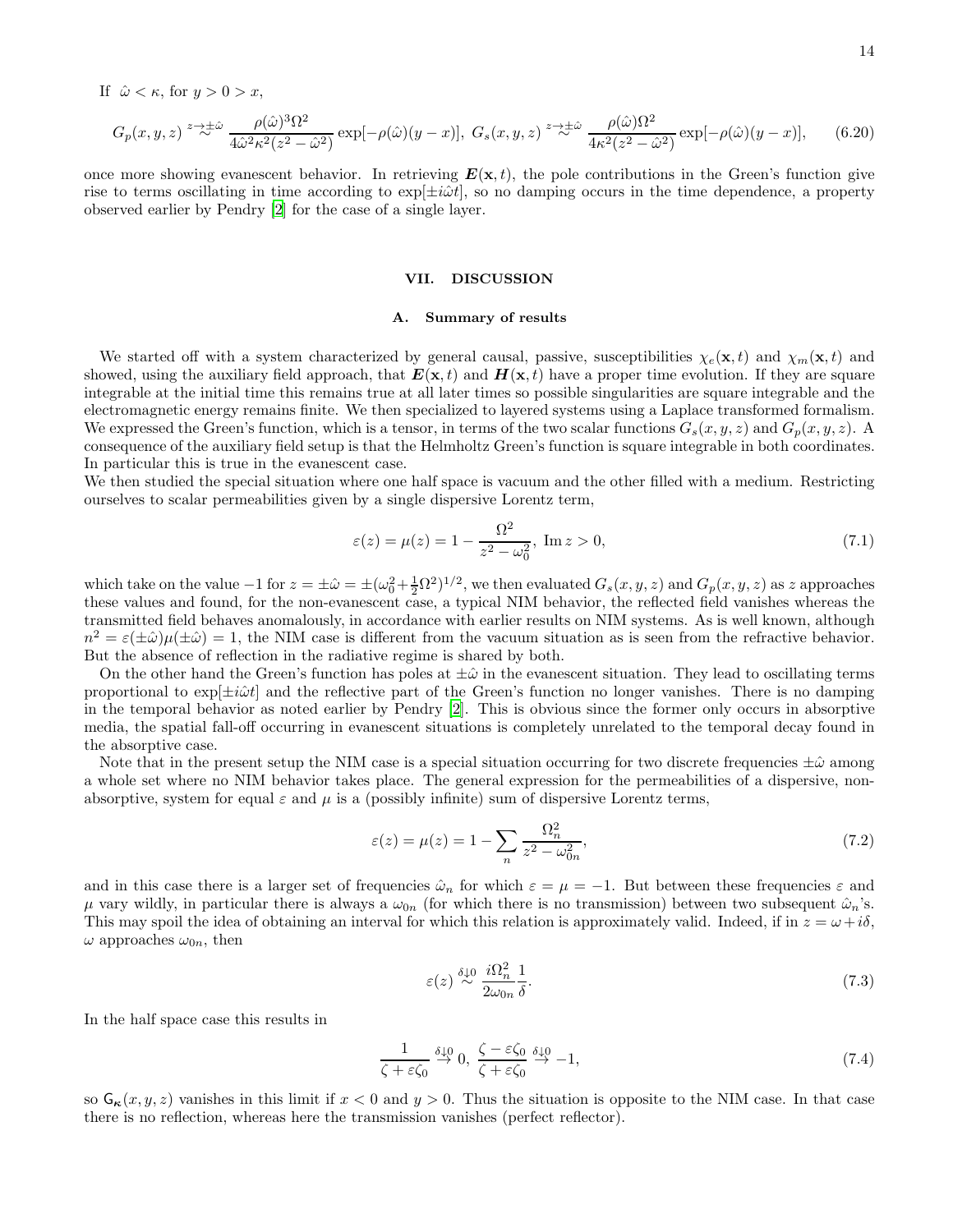We did not consider absorption in the NIM case. This is straightforward to do along the same lines but since the medium extends over a half space, the transmitted field will die out. The two poles  $\pm\hat{\omega}$  now acquire a negative imaginary part, so the Green's function remains finite for all frequencies and the reflection term in the Green's function no longer vanishes. We intend to come back to this situation for the single layer case, where a transmitted field, although attenuated, is still present. Moreover this case can fairly easily be treated in terms of a scattering formalism, leading to scattering amplitudes for reflection and transmission, which should show NIM behavior in the dispersive case for appropriate frequencies.

### B. Discrete eigenvalues of K, surface modes and radiative atomic decay

We found earlier that the Helmholtz Green's function of a NIM system had poles in  $z = \pm \hat{\omega}$ . Usually poles in a Green's function originate from discrete eigenvalues of the original operator and this is precisely what happens here. In the more general case that  $\lambda_e \neq \lambda_m$  and  $\Omega_e \neq \Omega_m$  the condition  $\varepsilon(z)\mu(z) = 1$  again gives the solutions  $z = \pm \hat{\omega}$  but now

$$
\hat{\omega}^2 = \frac{\lambda_e^2 \Omega_m^2 + \lambda_m^2 \Omega_e^2 + \Omega_e^2 \Omega_m^2}{\Omega_e^2 + \Omega_m^2}.\tag{7.5}
$$

It is straightforward to show that in the half space case  $\pm\hat{\omega}$  are eigenvalues of K with associated eigenfunctions proportional to

$$
\exp[i\boldsymbol{\kappa}\cdot\mathbf{x}^{\perp}]\exp[-\sqrt{\kappa^2-\hat{\omega}^2}|x_3|], \ \kappa > \hat{\omega},\tag{7.6}
$$

i.e., surface modes. Since  $\hat{\omega}$  does not depend on  $\kappa$ , a general theorem about direct integral decompositions tells us that  $\pm\hat{\omega}$  are discrete eigenvalues of K with infinite degeneracy. This can also be seen directly since by superposition we can construct an infinite orthonormal set of square integrable functions  $\{f_n(\mathbf{x})\}\$ ,

$$
\mathbf{f}_n(\mathbf{x}) = \int d\boldsymbol{\kappa} \rho_n(\boldsymbol{\kappa}) \exp[i\boldsymbol{\kappa} \cdot \mathbf{x}^\perp] \exp[-\sqrt{\kappa^2 - \hat{\omega}^2} |x_3|]. \tag{7.7}
$$

Here the question arises as to what happens if there are whole sets of dispersive Lorentz terms in the susceptibilities. Then there will be sets of solutions  $\{\pm\hat{\omega}_n\}$ , but the condition  $\kappa > \hat{\omega}$  needs refinement.

Excited atoms in vacuum decay by photon emission providing there is no selection rule forbidding the transition. It is well known that the radiative decay constant  $\gamma_{vac}$  changes if we no longer have vacuum. Examples are atoms in a cavity or near a material such as a dielectric. This is caused by alterations in the field modes relative to the vacuum case. In simple situations, making the dipole and isotropic approximation,  $\gamma$  can be expressed in terms of the imaginary part of the trace (Tr) of the Green's function as a matrix,

$$
\gamma \sim \text{Im Tr} \mathsf{G}(\mathbf{x}, \mathbf{x}, \omega_{tr}),\tag{7.8}
$$

where x is the atomic position and  $\omega_{tr}$  the atomic transition frequency. In case the permeabilities are frequencyindependent, Im TrG( $\mathbf{x}, \mathbf{x}, \omega$ ) is the local density of states. In [\[6\]](#page-21-5) the above result was obtained for dielectrics. The same procedure, involving quantization of the fields, can be used in the present case with the same result (the case of an atom embedded in a magnetodielectric material was considered by the Jena group [\[9](#page-21-8)]). Here we make a few remarks about the layered case. We have

Im Tr
$$
\mathbf{G}(\mathbf{x}, \mathbf{x}, \omega_{tr}) = \int d\mathbf{\kappa} \operatorname{Im} \operatorname{Tr} \mathbf{G}_{\kappa}(x, x, \omega_{tr}),
$$
 (7.9)

and consider the dispersive half space situation with the atom in vacuum close to the interface. Since the Green's function for  $x, y > 0$  is the sum of a vacuum and reflective part, we can write  $\gamma = \gamma_{vac} + \gamma_{ref}$ . At the NIM frequency,  $\omega_{tr} = \hat{\omega}$ , there is no reflection in the propagating regime so in the  $\kappa$ -integral only  $\kappa > \hat{\omega}$  can contribute. Since Im  $G_{\kappa}(x, x, \omega_{tr} + i0)$  becomes infinite for  $\omega_{tr} = \hat{\omega}$ , due to the presence of the  $\delta$ -functions  $\delta(\omega \pm \hat{\omega})$ , we obtain an infinite result for  $\gamma_{ref}$ . Such an infinite local density of states was also encountered in [\[10\]](#page-21-9), where a so-called perfect corner reflector was considered. However, this result is incorrect. Upon quantization, an excited atom with  $\omega_{tr} = \hat{\omega}$  can decay radiatively but also transitions to the above bound states of K are possible. The latter process is an oscillatory one and we expect decay but modulated by oscillations. However, there are no infinities.

Another point is that the situation is highly anisotropic so the isotropy approximation, which is used to obtain Eq. (7.8) becomes doubtful. Clearly the radiative decay problem needs further study.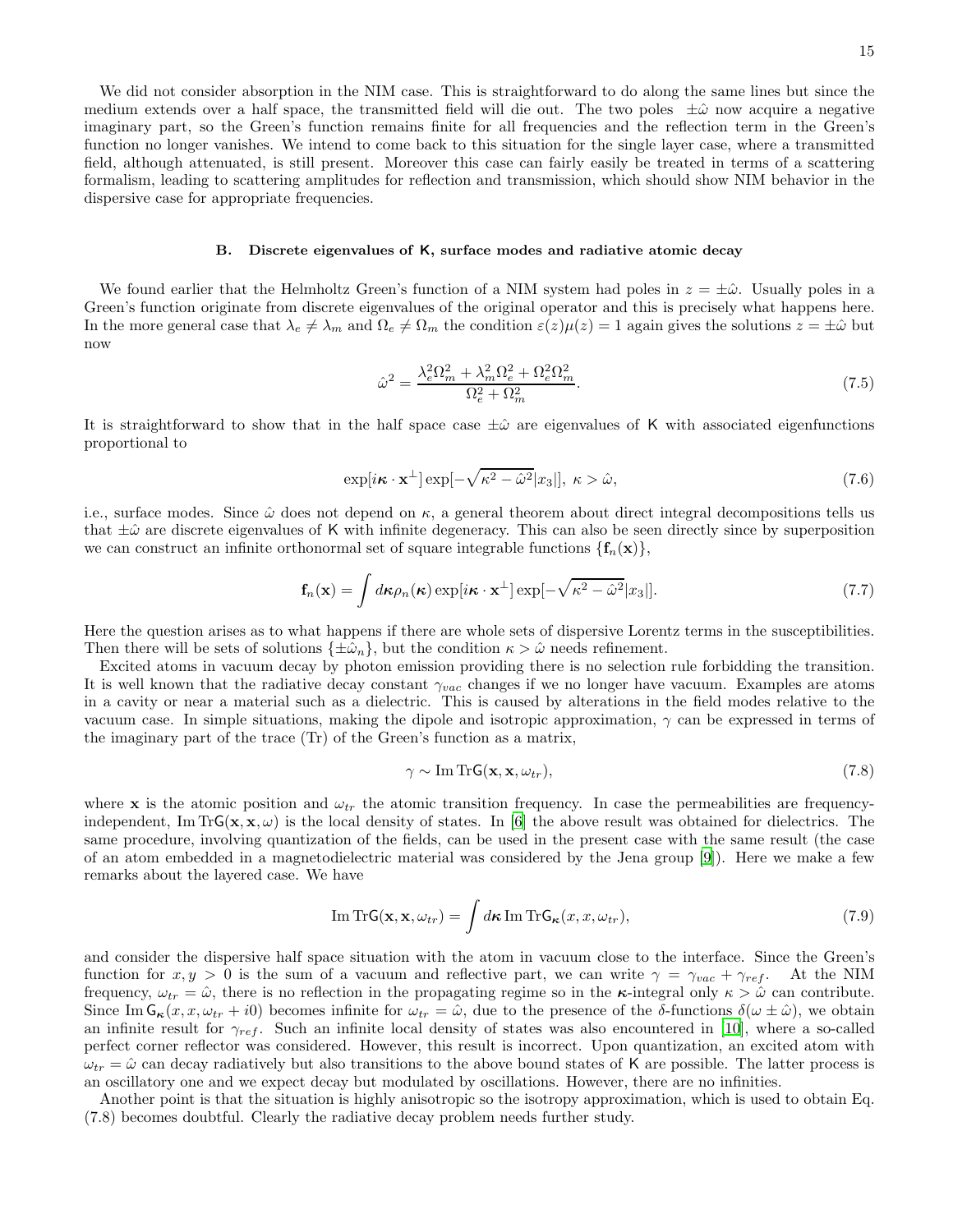#### C. Fixed frequency model

In the introduction we mentioned that using a simple model with fixed, i.e., frequency independent  $\varepsilon = \mu = -1$ can give rise to problems in calculating the Green's function. Indeed, our formalism indicates that, in the evanescent case, there are poles in  $\pm\hat{\omega}$ , so the Green's function becomes infinite and the simple model breaks down. As we have seen, in retrieving  $E(\mathbf{x}, t)$  a finite result emerges and the responsible frequency integration mechanism is absent in the model. In addition there is a second flaw. With

$$
\varepsilon = \mu = \varepsilon(x_3) = \mu(x_3) = \begin{cases} +1, & x_3 > 0, \\ -1, & x_3 < 0, \end{cases}
$$
 (7.10)

the conserved energy

$$
\mathcal{E} = \frac{1}{2} \int d\mathbf{x} \{ \varepsilon(x_3) \, \boldsymbol{E}(\mathbf{x}, t)^2 + \mu(x_3) \boldsymbol{B}(\mathbf{x}, t)^2 \}
$$
\n(7.11)

is no longer positive definite and we can no longer base an inner product and associated Hilbert space formalism on this quantity. We still can use the inner product

$$
(\mathbf{f}, \mathbf{g}) = \int d\mathbf{x} \mathbf{f}(\mathbf{x}) \cdot \overline{\mathbf{g}(\mathbf{x})},\tag{7.12}
$$

but now the candidate for the generator of the time evolution, determined by the usual boundary conditions, is no longer selfadjoint, so the existence of a time evolution comes into question. Of course it is possible to introduce a Krein space with inner product based on  $\mathcal E$  but this does not solve this problem. An alternative is to restrict K to the eigenspaces associated with  $\pm\hat{\omega}$ , which leads to a correct time evolution. Then we have a fixed frequency model but now the part of K, relevant for radiative decay, is missing.

### D. Response to an external source

We consider the time evolution due to an external source. In general the source is given by charge and current densities  $\rho_{ext}(\mathbf{x}, t)$  and  $J_{ext}(\mathbf{x}, t)$ , which are related by the conservation law

$$
\partial_t \rho_{ext}(\mathbf{x}, t) + \partial_{\mathbf{x}} \cdot \mathbf{J}_{ext}(\mathbf{x}, t) = 0. \tag{7.13}
$$

We assume that the source quantities vanish for  $t \leq t_0$ , so the same holds for the fields. Then

$$
\partial_t \mathbf{D}(\mathbf{x}, t) = \partial_{\mathbf{x}} \times \mathbf{H}(\mathbf{x}, t) - \mathbf{J}_{ext}(\mathbf{x}, t), \ \partial_t \mathbf{F}(t) = -i\mathbf{K} \cdot \mathbf{F}(t) - \mathbf{G}(t), \tag{7.14}
$$

where  $G_1(t) = J_{ext}(\mathbf{x}, t)$ , whereas its other components vanish. Since  $F(t_0) = 0$ , Duhamel's formula gives

$$
\boldsymbol{F}(t) = \int_{t_0}^t ds \exp[-i\mathsf{K}(t-s)] \cdot \boldsymbol{G}(s). \tag{7.15}
$$

We are interested in the behaviour of  $F(t)$  for large t. This depends on the nature of the spectrum of K. We assume that K does not have singular continuous spectrum, so

$$
K = \sum_{n} \lambda_n P_n + \int \lambda E_{ac}(d\lambda) = \sum_{n} \lambda_n P_n + \sum_{\alpha} \int d\lambda \lambda |u_{\lambda \alpha}\rangle \langle u_{\lambda \alpha}|. \tag{7.16}
$$

At this point we set  $t_0 = 0$  and assume that

$$
\mathbf{G}(t) = f(t)\mathbf{G}_0, \ \mathbf{G}_0 \in \mathcal{K},\tag{7.17}
$$

where the Fourier transform  $\tilde{f}(\omega)$  in

$$
f(t) = \int d\omega \exp[-i\omega t] \tilde{f}(\omega), \qquad (7.18)
$$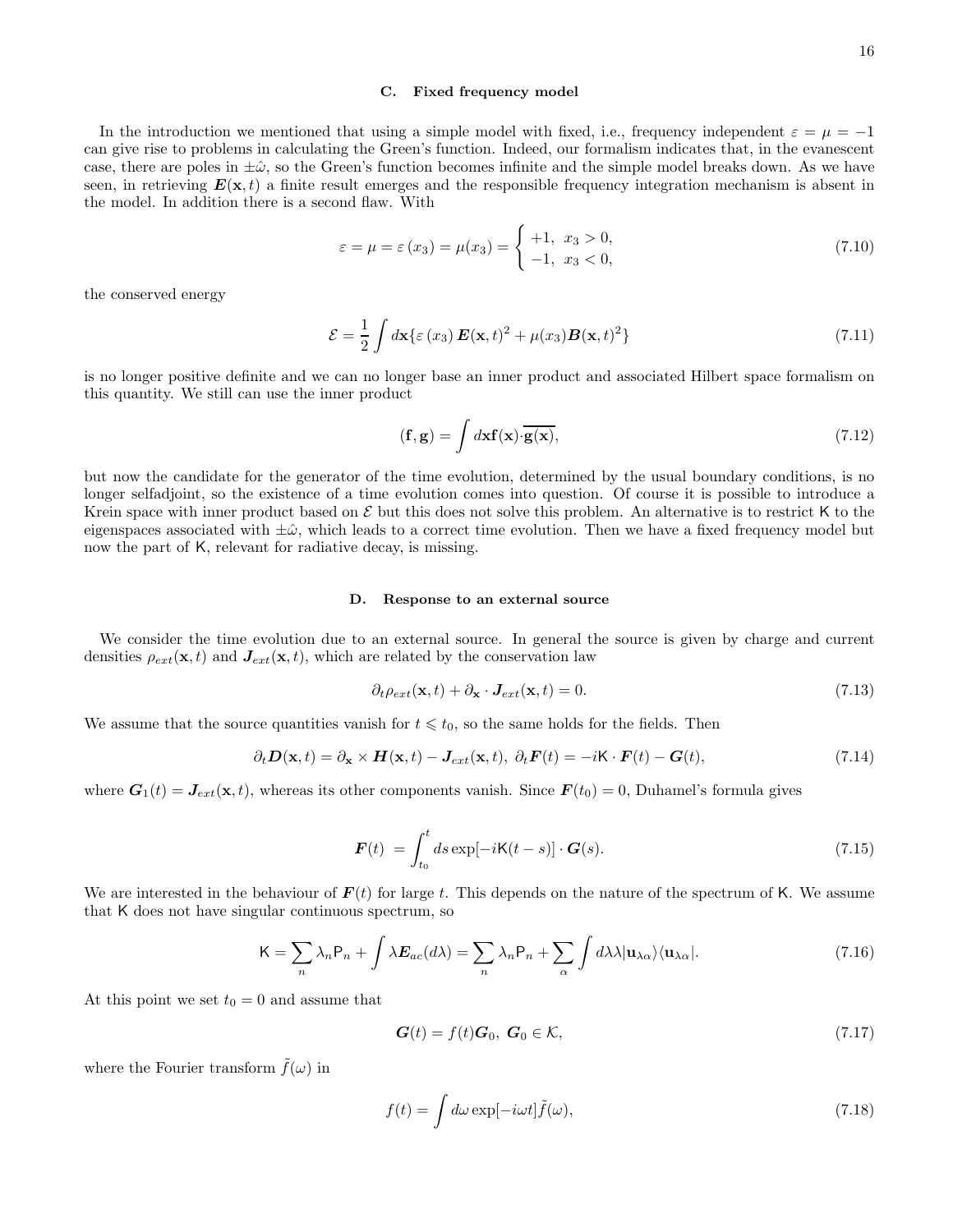is a smooth function of  $\omega$ . Then

$$
P_n \cdot \boldsymbol{F}(t) = \int_0^t ds \exp[-i\lambda_n(t-s)] f(s) P_n \cdot \boldsymbol{G}_0,
$$
  
\n
$$
P_{ac} \cdot \boldsymbol{F}(t) = \int_0^t ds \sum_{\alpha} \int d\lambda \exp[-i\lambda(t-s)] f(s) | \mathbf{u}_{\lambda \alpha} \rangle \langle \mathbf{u}_{\lambda \alpha} | \boldsymbol{G}_0 \rangle,
$$
  
\n
$$
\langle \mathbf{u}_{\lambda \alpha} | P_{ac} \cdot \boldsymbol{F}(t) \rangle = \int_0^t ds \exp[-i\lambda(t-s)] f(s) \langle \mathbf{u}_{\lambda \alpha} | \boldsymbol{G}_0 \rangle,
$$
\n(7.19)

and

$$
P_n \cdot \boldsymbol{F}(t) = \int_0^t ds \exp[-i\lambda_n(t-s)] P_n \cdot \int d\omega \exp[-i\omega s] \tilde{\boldsymbol{G}}(\omega) = \exp[-i\lambda_n t] \int d\omega \frac{\exp[i(\lambda_n - \omega)t] - 1}{i(\lambda_n - \omega)} \tilde{f}(\omega) P_n \cdot \boldsymbol{G}_0
$$

$$
= \exp[-i\lambda_n t] \int dv \frac{1 - \exp[-iv]}{-iv} \tilde{f}(\lambda_n + \frac{v}{t}) P_n \cdot \boldsymbol{G}_0 \stackrel{t \to \infty}{\sim} \frac{\pi}{2} \exp[-i\lambda_n t] \tilde{f}(\lambda_n) P_n \cdot \boldsymbol{G}_0, \tag{7.20}
$$

whereas

$$
\langle \mathbf{u}_{\lambda\alpha}|\mathbf{P}_{ac}\cdot\mathbf{F}(t)\rangle \stackrel{t\to\infty}{\sim} \frac{\pi}{2} \exp[-i\lambda t] \tilde{f}(\lambda) \langle \mathbf{u}_{\lambda\alpha}|\mathbf{G}_0\rangle, \parallel \mathbf{P}_{ac}\cdot\mathbf{F}(t) \parallel^{2t\to\infty} (\frac{\pi}{2})^2 \sum_{\alpha} \int d\lambda |\tilde{f}(\lambda)|^2 |\langle \mathbf{u}_{\lambda\alpha}|\mathbf{G}_0\rangle|^2. \tag{7.21}
$$

We see that for large times  $P_n \cdot F(t)$  oscillates at the frequency  $\omega_n$ , a familiar situation for musical instruments excited by a pulse (playing a piano, ringing a bell). We have seen that in the dispersive half space case K has eigenvalues  $\pm\hat{\omega}$ . Hence  $E(\mathbf{x},t)$  has contributions that oscillate at these frequencies. Whether or not other contributions eventually die out depends on the nature of  $\tilde{f}(\lambda)$  and  $\langle \mathbf{u}_{\lambda\alpha}|\mathbf{G}_0\rangle$ . If the two have disjoint supports in  $\lambda$ , this will indeed be the case. However, the continuous spectrum of K typically covers the whole real axis.

Actual sources always have a finite bandwidth (although it can be quite small as for single mode laser sources). In practice monochromatic sources (which are usually simplified to a point source) are often considered. Thus if, for instance,  $f(t) = f_0 \sin \omega_0 t$ , then  $\tilde{f}(\lambda) = (2i)^{-1} f_0 \{ \delta(\lambda - \omega_0) - \delta(\omega + \omega_0) \}$ . Now  $P_n \cdot \mathbf{F}(t)$  vanishes if  $\lambda_n \neq \pm \omega_0$  and diverges for  $\lambda_n = \pm \omega_0$ . Also

$$
\langle \mathbf{u}_{\lambda\alpha}|\mathbf{P}_{ac}\cdot\mathbf{F}(t)\rangle = \frac{f_0}{2i} \exp[-i\lambda t] \{\frac{\exp[i(\lambda-\omega_0)t]-1}{i(\lambda-\omega_0)} - \frac{\exp[i(\lambda+\omega_0)t]-1}{i(\lambda+\omega_0)}\} \langle \mathbf{u}_{\lambda\alpha}|\mathbf{G}_0\rangle, \tag{7.22}
$$

and  $P_{ac} \cdot \bm{F}(t)$  diverges unless  $\langle \mathbf{u}_{\lambda,\alpha}|\bm{G}_0\rangle$  vanishes in a neighborhood of  $\pm \omega_0$ . Such divergent behavior is typical for undamped systems driven by a harmonic force. The external source situation with a monochromatic point source is sometimes used as the starting point for the calculation of Green's functions. Then, with  $G(\mathbf{x}, t) = G_0 \exp[-i\omega_0 t] \delta(\mathbf{x} - \mathbf{x}_0)$ , taking Fourier transforms,

$$
[\omega - \mathsf{K}] \cdot \tilde{F}(\omega) = i\delta(\omega - \omega_0)\delta(\mathbf{x} - \mathbf{x}_0)\mathbf{G}_0. \tag{7.23}
$$

However,  $\omega$  − K does not have an inverse,  $\omega$  being in the spectrum of K. This problem is avoided by using Laplace transforms, in which case

$$
\hat{F}(z) = i[z - K]^{-1} \cdot \hat{G}(z), \text{ Im } z > 0.
$$
\n(7.24)

Returning to the half space case, we conclude that for large times  $E(\mathbf{x}, t)$  has oscillating contributions at the frequencies  $\pm\hat{\omega}$  but that there is also a additional contribution associated with the continuous spectrum of K.

### E. Final remarks

The philosophy of our approach is to study special properties that occur for specific frequencies, the NIM case being the primary example. But, as already noted, in the half space case with a single scalar Lorentz contribution, transmission tends to 0 if  $\omega \to \omega_0$ . For this to happen,  $\varepsilon(z)$  and  $\mu(z)$  need not be identical, as can be seen from the expression for the Green's function. This feature remains valid if there are more Lorentz contributions present. It suggests the experimental study of reflection properties as a function of frequency. Dips will occur if a NIM situation can happen (absorption will prevent obtaining an exact zero) and maxima at the frequencies  $\omega_{0n}$  in Eq. (7.2). In the idealized single Lorentz case  $\omega_0$  and  $\hat{\omega}$  can both be obtained in this way.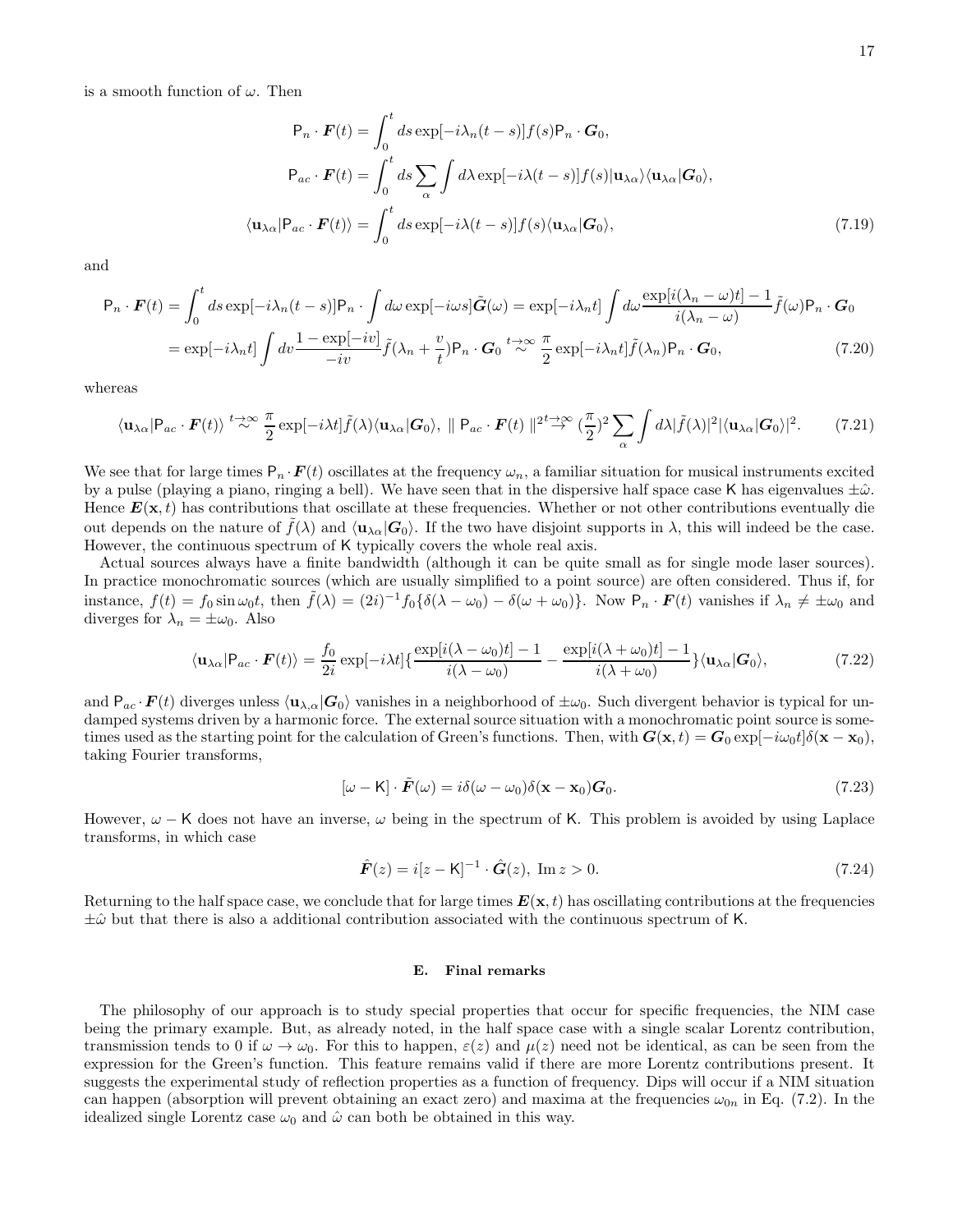Although we concentrated on the situation where the electric and magnetic susceptibilities were given by the same single dispersive Lorentz form, the situation where they consist of different sets of Lorentz contributions can also give rise to NIM situations, the fundamental requirement being the existence of some frequencies  $\hat{\omega}$  for which  $\varepsilon(\hat{\omega}) = \mu(\hat{\omega}) = -1.$ 

An important question is in how far such systems can be realized. On a microscopic level it seems not to be possible to obtain this property (for some further considerations on the susceptibilities of magnetodielectric systems, see [\[11\]](#page-21-10)). On a larger scale, small structures, involving split rings and other configurations, lead to a more favorable situation. But if the electric and magnetic modes are coupled, complications arise (von Neumann's non-crossing rule). Another point is that, due to the employed manufacturing methods, fabricated materials are not isotropic. But this may change in the future. There is an extensive experimental literature concerning the fabrication of such devices [\[5\]](#page-21-4). A further complication is often the occurrence of losses. The latter can spoil the delicate effects essential for "perfect lenses ". In principle such lenses can consist of a single NIM slab. In the present work we did not consider this case, a simple form of a layered system. However, in a quite recent publication, Collin [\[12\]](#page-21-11) made a precise analysis of this specific case. He took into account field contributions not considered by Pendry [\[2\]](#page-21-1) and the effect of fields switched on for only a finite time interval and found that taking these into account spoils the perfect lens behavior. We also encountered such contributions in the half space case, the background part in addition to the pole terms in the Green's functions.

Losses will blur the NIM behavior originating from pole contributions in a dispersive case, since the poles now acquire an imaginary part. This raises the question if adding some gain can improve the situation. Typically losses arise from a coupling of the electromagnetic field to material modes that have continuous spectrum. As an example, if the material consists of a single atom, this coupling is the one to atomic continuum states (ionization). In macroscopic media, among other possibilities, couplings to phonon modes and the occurrence of Förster processes can cause absorption. In such situations electromagnetic energy is converted to material modes where the energy leaks away in space. It will be clear that compensating all losses by means of adding gain (this would convert the system to a dispersive, non-absorptive one) will not be possible. But compensating loss at a few specific frequencies, for instance by pumping the system to create level inversions in the material subsystem, may be feasible. Here the gain must be controlled precisely in order to maintain passivity and avoid undesirable instabilities. This situation was analyzed by Stockman [\[4\]](#page-21-3), [\[13\]](#page-21-12), who applied a causality argument to the square of the refraction function  $n(z)^2 = \varepsilon(z)\mu(z)$ . He concluded that negative refraction cannot be accomplished by adding gain.

Finally we mention an approach based on space-time transformations leading to a simpler set of field equations but in a curved space-time frame [\[14\]](#page-21-13). In particular the detailed work by Leonhardt and Philbin, using methods borrowed from general relativity, should be mentioned. So far this approach is restricted to frequency-independent  $\varepsilon$  and  $\mu$ . Taking the auxiliary field formalism as a starting point it may be possible to extend it to the general frequency-dependent case.

#### Acknowledgments

The work of B. Gralak was partly supported by the project FANI (ANR-07-NANO-038-03) of the program PNANO funded by the Agence Nationale de la Recherche A. Tip was supported by FOM with financial support by NWO.

# Appendix A: Selfadjointness of K

The idea is to split K into a zero order part  $K_0$  and a perturbation  $K_1$ ,

$$
K = K_0 + K_1,\tag{A1}
$$

where

$$
\mathbf{K}_0 = \begin{pmatrix}\n0 & 0 & 0 & \boldsymbol{\epsilon} \cdot \mathbf{p} & 0 & 0 \\
0 & 0 & 0 & 0 & 0 & i\lambda \\
0 & 0 & 0 & 0 & -i\lambda & 0 \\
-\boldsymbol{\epsilon} \cdot \mathbf{p} & 0 & 0 & 0 & 0 \\
0 & 0 & i\lambda & 0 & 0 & 0 \\
0 & -i\lambda & 0 & 0 & 0 & 0\n\end{pmatrix}, \ \mathbf{K}_1 = \begin{pmatrix}\n0 & 0 & 0 & 0 & 0 & -i\langle \boldsymbol{\nu}_e | \\
0 & 0 & 0 & 0 & 0 & 0 \\
0 & 0 & 0 & i & 0 & 0 \\
0 & 0 & -i\langle \boldsymbol{\nu}_m | & 0 & 0 & 0 \\
0 & 0 & 0 & 0 & 0 & 0\n\end{pmatrix}.
$$
\n(A2)

Proposition: Assume that  $\|\chi'_{e,m}(\mathbf{x},0)\|_{\infty} = \sup_{\mathbf{x}} |\chi'_{e,m}(\mathbf{x},0)| \leq c < \infty$ . Then  $K_1$  is bounded so K is selfadjoint with domain  $\mathcal{D}(\mathsf{K}_0)$ .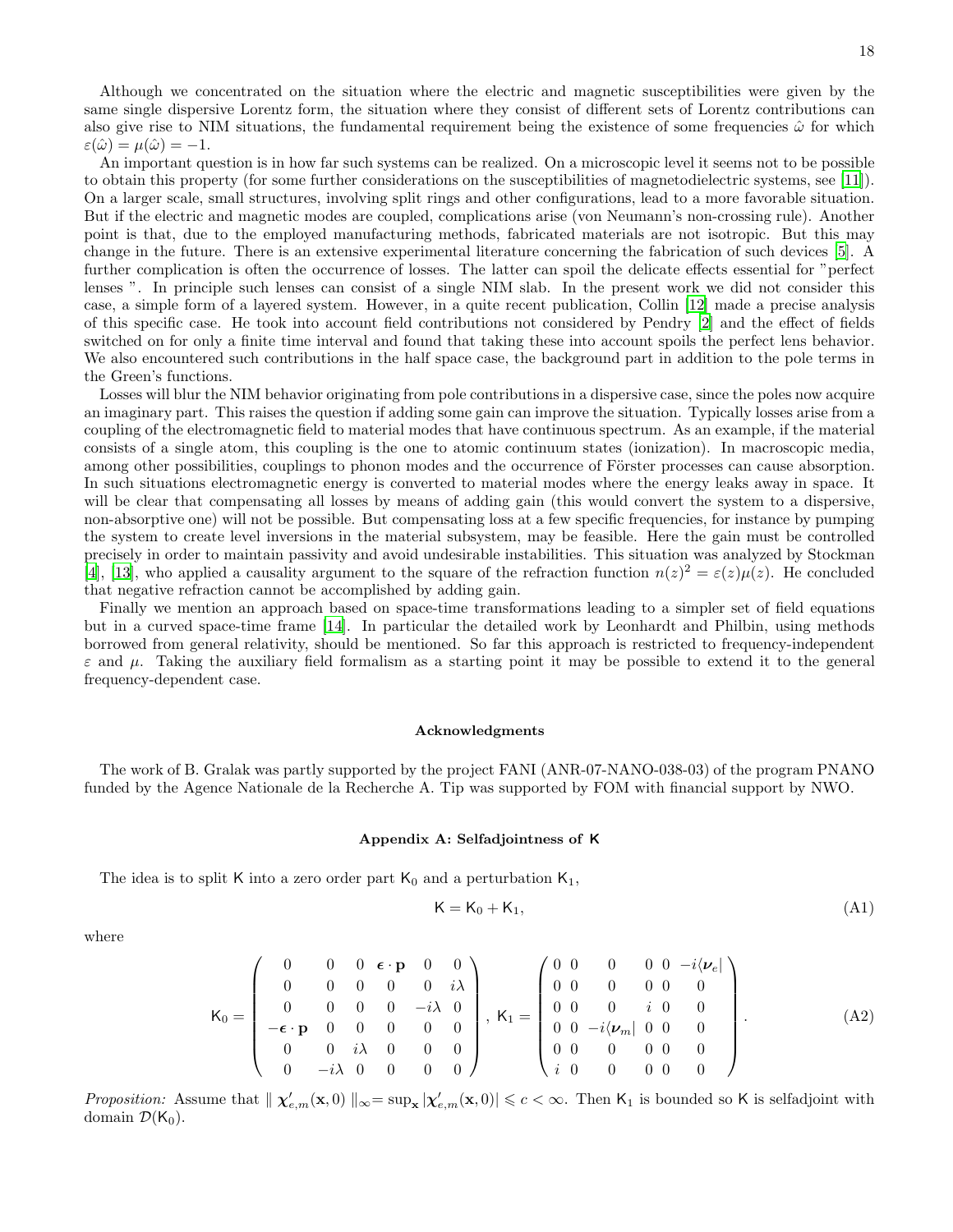*Proof:* For notational simplicity we give the proof for scalar susceptibilities and the absorptive case (so  $\nu_{e,m}(\mathbf{x},\lambda)^{1/2}$ are properly defined, the dispersive situation must be handled slightly differently). Let  $\mathbf{f} \in \mathcal{D}(\mathsf{K}_0)$ . Then

$$
\mathbf{g} = \begin{pmatrix} \mathbf{g}_1 \\ \mathbf{g}_2 \\ \mathbf{g}_3 \\ \mathbf{g}_4 \\ \mathbf{g}_5 \\ \mathbf{g}_6 \end{pmatrix} = \mathbf{K}_1 \cdot \mathbf{f} = \begin{pmatrix} -i \int d\lambda \nu_e(\mathbf{x}, \lambda) \mathbf{f}_6(\mathbf{x}, \lambda) \\ 0 \\ i \mathbf{f}_4(\mathbf{x}) \\ -i \int d\lambda \nu_m(\mathbf{x}, \lambda) \mathbf{f}_3(\mathbf{x}, \lambda) \\ 0 \\ i \mathbf{f}_1(\mathbf{x}) \end{pmatrix} .
$$
 (A3)

Now

$$
\|\mathbf{g}_{1}\|_{1}^{2} = \int d\mathbf{x} \int d\lambda \nu_{e}(\mathbf{x}, \lambda) \mathbf{f}_{6}(\mathbf{x}, \lambda) \cdot \int d\mu \nu_{e}(\mathbf{x}, \mu) \overline{\mathbf{f}_{6}(\mathbf{x}, \mu)}
$$
\n
$$
= \int d\mathbf{x} \int d\lambda \nu_{e}(\mathbf{x}, \lambda)^{1/2} \int d\mu \nu_{e}(\mathbf{x}, \mu)^{1/2} \nu_{e}(\mathbf{x}, \lambda)^{1/2} \mathbf{f}_{6}(\mathbf{x}, \lambda) \cdot \nu_{e}(\mathbf{x}, \mu)^{1/2} \overline{\mathbf{f}_{6}(\mathbf{x}, \mu)}
$$
\n
$$
\leq \int d\mathbf{x} [\int d\lambda \nu_{e}(\mathbf{x}, \lambda)]^{1/2} [\int d\mu \nu_{e}(\mathbf{x}, \mu)]^{1/2} [\int d\lambda \nu_{e}(\mathbf{x}, \lambda) | \mathbf{f}_{6}(\mathbf{x}, \lambda) |^{2}]^{1/2} [\int d\mu \nu_{e}(\mathbf{x}, \mu) | \mathbf{f}_{6}(\mathbf{x}, \mu) |^{2}]^{1/2}
$$
\n
$$
= \int d\mathbf{x} \int d\lambda \nu_{e}(\mathbf{x}, \lambda) \int d\lambda \nu_{e}(\mathbf{x}, \lambda) | \mathbf{f}_{6}(\mathbf{x}, \lambda) |^{2} = \int d\mathbf{x} \chi'(\mathbf{x}, 0) \int d\lambda \nu_{e}(\mathbf{x}, \lambda) | \mathbf{f}_{6}(\mathbf{x}, \lambda) |^{2} \leq || \chi'(0) ||_{\infty} || \mathbf{f}_{6} ||_{6}^{2} < d || \mathbf{f}_{6} ||_{6}^{2} .
$$
\n(A4)

Also

$$
\parallel \mathbf{g}_3 \parallel_3^2 = \int d\mathbf{x} \int d\lambda \nu_m(\mathbf{x}, \lambda) |\mathbf{f}_4(\mathbf{x})|^2 \leq d \parallel \mathbf{f}_4 \parallel_4^2,
$$
 (A5)

and similar for the other components. Thus

$$
\parallel K_1 \cdot \mathbf{f} \parallel \leq \sqrt{d} \parallel \mathbf{f} \parallel, \tag{A6}
$$

so  $K_1$  is a bounded selfadjoint operator and hence K is selfadjoint with domain  $\mathcal{D}(K_0)$ .

Remark: Note that the proof does not require  $\nu_{e,m}(\mathbf{x},\lambda)$  to be non-negative or even real. However, if this is not the case the inner product on  $K$  is altered and the norm no longer non-negative.

# Appendix B: Projections of  $R(z)$

We assume the susceptibilities to be scalar and consider  $P_1[z - K]^{-1}P_1 = P_1R(z)P_1$ , where  $P_j$  projects upon the  $j^{th}$  component of  $f \in \mathcal{K}$ ,  $P_j f = f_j$ . We have

$$
[z - K]^{-1} = [z + K][z^{2} - K^{2}]^{-1} = [z + K] \begin{pmatrix} [z^{2} - K_{em} \cdot K_{me}]^{-1} & 0\\ 0 & [z^{2} - K_{me} \cdot K_{em}]^{-1} \end{pmatrix}
$$
  
\n
$$
= [z + K] \begin{pmatrix} [z^{2} - H_{e}]^{-1} & 0\\ 0 & [z^{2} - H_{m}]^{-1} \end{pmatrix},
$$
  
\n
$$
H_{e} = \begin{pmatrix} h_{0} + \chi_{e}'(\mathbf{x}, 0) & -\langle \nu_{e} | \lambda - i\epsilon \cdot \mathbf{p} \langle \nu_{m} | \\ -\lambda & \lambda^{2} & 0\\ -i\epsilon \cdot \mathbf{p} & 0 & \lambda^{2} + |0\rangle \langle \nu_{m} | \end{pmatrix}, H_{m} = \begin{pmatrix} h_{0} + \chi_{m}'(\mathbf{x}, 0) & -\langle \nu_{m} | \lambda i\epsilon \cdot \mathbf{p} \langle \nu_{e} | \\ -\lambda & \lambda^{2} & 0\\ i\epsilon \cdot \mathbf{p} & 0 & \lambda^{2} + |0\rangle \langle \nu_{e} | \end{pmatrix},
$$
(B1)

so

$$
P_1[z - K]^{-1}P_1 = zP_1[z^2 - H_e]^{-1}P_1.
$$
\n(B2)

According to the Feshbach projection formula with A an operator and  $P = 1 - Q$  a projector,

$$
A^{-1} = [QAQ]^{-1}Q + \{P - [QAQ]^{-1}QAP\}G_P\{P - PAQ[QAQ]^{-1}\},
$$
  
\n
$$
PA^{-1}P = G_PP, G_P = [PAP - PAQ(QAQ)^{-1}QAP]^{-1},
$$
  
\n
$$
QA^{-1}Q = G_QQ, G_Q = [QAQ - QAP(PAP)^{-1}PAQ]^{-1}.
$$
\n(B3)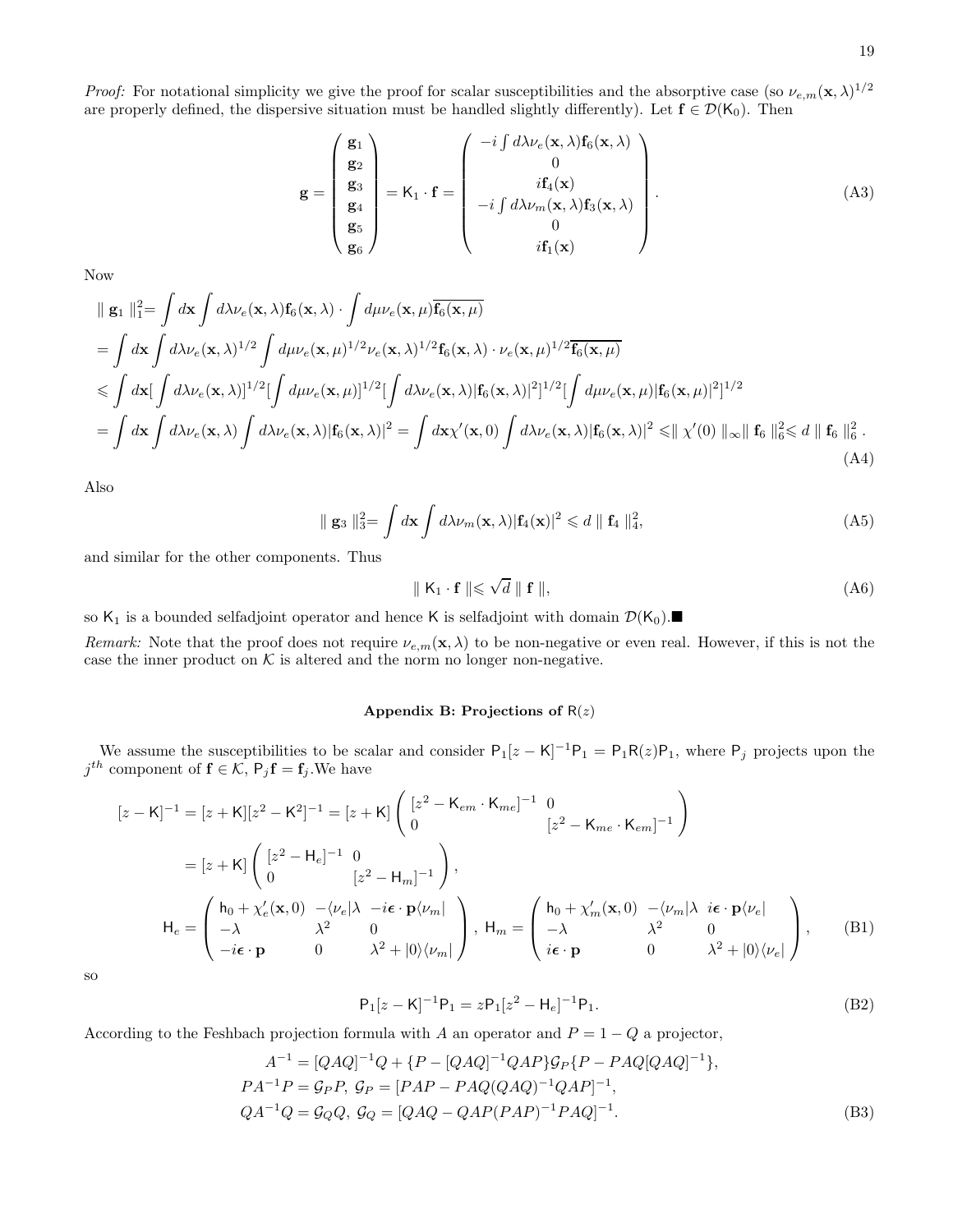In our case  $P = P_1 = 1 - Q_1 = 1 - P_2 - P_3$ ,  $A = z^2 - H_e$ , and we obtain

$$
P_1[z^2 - H_e]^{-1}P_1 = [z^2 - h_0 - \chi'_e(\mathbf{x}, 0) - P_1H_eQ_1[z^2 - Q_1H_eQ_1]^{-1}Q_1H_eP_1]^{-1}P_1.
$$
\n(B4)

Here

$$
P_1H_eQ_1[z^2 - Q_1H_eQ_1]^{-1}Q_1H_eP_1 = P_1H_eP_2[z^2 - P_2H_eP_2]^{-1}P_2H_eP_1 + P_1H_eP_3[z^2 - P_3H_eP_3]^{-1}P_3H_eP_1
$$
  
=  $\langle \nu_e|\lambda^2[z^2 - \lambda^2]^{-1}|0\rangle - \epsilon \cdot \mathbf{p}\langle \nu_m|[z^2 - \lambda^2 - |0\rangle\langle \nu_m|]^{-1}|0\rangle \cdot \epsilon \cdot \mathbf{p},$  (B5)

and

$$
\langle \nu_e | \lambda^2 [z^2 - \lambda^2]^{-1} | 0 \rangle = -\chi'_e(\mathbf{x}, 0) - z^2 \hat{\chi}_e(\mathbf{x}, z),
$$
  
\n
$$
\langle \nu_m | [z^2 - \lambda^2 - | 0 \rangle \langle \nu_m | ]^{-1} | 0 \rangle
$$
  
\n
$$
= -1 + [1 - \langle \nu_m | [z^2 - \lambda^2]^{-1} | 0 \rangle ]^{-1}
$$
  
\n
$$
= -1 + \mu(\mathbf{x}, z)^{-1},
$$
\n(B6)

leading to

$$
P_1[z^2 - H_e]^{-1}P_1
$$
  
=  $[z^2 \varepsilon(\mathbf{x}, z) + (\boldsymbol{\epsilon} \cdot \mathbf{p})\mu(\mathbf{x}, z)^{-1} \cdot (\boldsymbol{\epsilon} \cdot \mathbf{p})]^{-1}P_1$   
=  $R_e(z)P_1$ , (B7)

so

$$
P_1[z - K]^{-1}P_1 = zR^e(z)P_1.
$$
\n(B8)

Similarly

$$
P_4[z - K]^{-1}P_4 = zR^m(z)P_4.
$$
\n(B9)

# Appendix C: Decomposition of the Green's functions for the layered case

We express  $\mathsf{R}_{\kappa}^{e,m}(z)$  in terms of the inverses of scalar operators. Using the Feshbach formula, Eq. (B3), with  $A =$  $\mathsf{L}_{\kappa}^{e,m}(z)$  and

$$
P_s = \mathbf{e}_3 \times \mathbf{e}_\kappa \mathbf{e}_3 \times \mathbf{e}_\kappa, Q_s = U - P_s = \mathbf{e}_\kappa \mathbf{e}_\kappa + \mathbf{e}_3 \mathbf{e}_3,
$$
 (C1)

we find, noting that

$$
(\mathbf{e}_3 \times \mathbf{e}_\kappa) \cdot (\boldsymbol{\epsilon} \cdot \mathbf{p}) = \kappa \mathbf{e}_3 - p \mathbf{e}_\kappa,
$$
  
\n
$$
(\boldsymbol{\epsilon} \cdot \mathbf{p}) \cdot (\mathbf{e}_3 \times \mathbf{e}_\kappa) = -\kappa \mathbf{e}_3 + p \mathbf{e}_\kappa
$$
  
\n
$$
\boldsymbol{\epsilon} \cdot \mathbf{p}) \cdot \mathbf{Q}_s
$$
  
\n
$$
= (\boldsymbol{\epsilon} \cdot \mathbf{p}) \cdot (\mathbf{e}_\kappa \mathbf{e}_\kappa + \mathbf{e}_3 \mathbf{e}_3)
$$
  
\n
$$
= (\mathbf{e}_3 \times \mathbf{e}_\kappa)(\kappa \mathbf{e}_3 - p \mathbf{e}_\kappa),
$$
 (C2)

etc., that (we skip the subscript  $\kappa$  for brevity)

$$
P_s \cdot L^e \cdot P_s = \left[\frac{\zeta^2}{\mu} - p\frac{1}{\mu}p\right]P_s,
$$
  
\n
$$
P_s \cdot L^e \cdot Q_s = 0,
$$
  
\n
$$
Q_s \cdot L^e(z) \cdot Q_s = L^e_p
$$
  
\n
$$
= \left[z^2 \varepsilon(x, z)U_Q - (p\mathbf{e}_{\kappa} - \kappa \mathbf{e}_3)\frac{1}{\mu(x, z)}(p\mathbf{e}_{\kappa} - \kappa \mathbf{e}_3)\right] \cdot Q_s
$$
 (C3)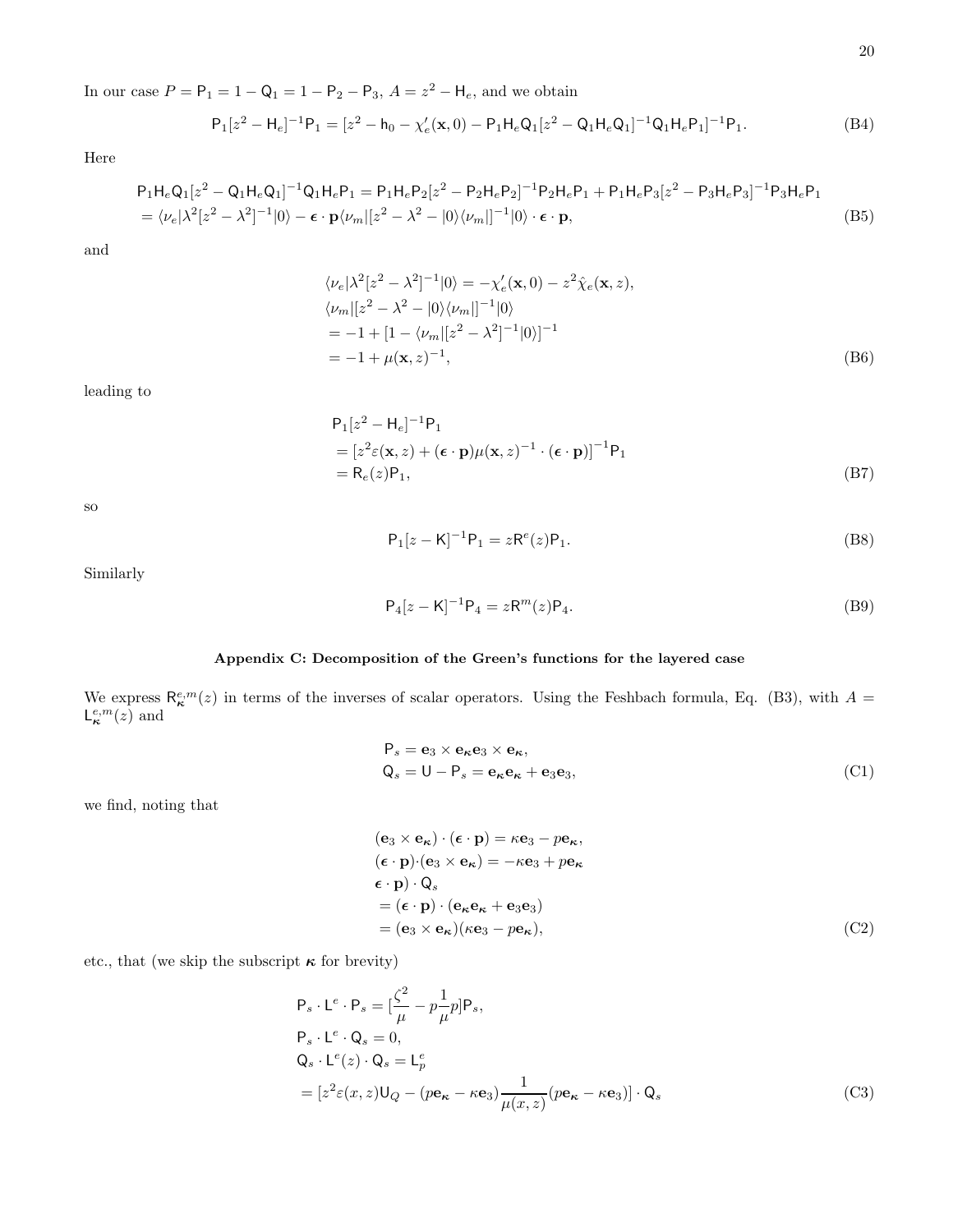and similar for  $\mathsf{L}_{\kappa}^{m}$  (interchange  $\varepsilon$  and  $\mu$ ), where

$$
\zeta(x,\kappa,z)^2 = z^2 \varepsilon(x,z)\mu(x,z) - \kappa^2. \tag{C4}
$$

Thus

$$
\mathsf{R}^{e,m}(z) = \mathsf{R}_s^{e,m}(z) + \mathsf{R}_p^{e,m}(z),\tag{C5}
$$

where, with

$$
R_s^e(z) = [z^2 \varepsilon - \frac{\kappa^2}{\mu} - p\frac{1}{\mu}p]^{-1}, \ R_s^m(z) = [\frac{\zeta^2}{\varepsilon} - p\frac{1}{\varepsilon}p]^{-1}, \tag{C6}
$$

$$
R_s^e(z) = R_s^e(z)P_s, R_s^m(z) = R_s^m(z)P_s,
$$
  
\n
$$
R_p^e(z) = [z^2 \varepsilon U_Q - (p\mathbf{e}_{\kappa} - \kappa \mathbf{e}_3) \frac{1}{\mu} (p\mathbf{e}_{\kappa} - \kappa \mathbf{e}_3)]^{-1} Q_s,
$$
  
\n
$$
R_p^m(z) = [z^2 \mu U_Q - (p\mathbf{e}_{\kappa} - \kappa \mathbf{e}_3) \frac{1}{\varepsilon} (p\mathbf{e}_{\kappa} - \kappa \mathbf{e}_3)]^{-1} Q_s.
$$
\n(C7)

Now let

$$
\mathsf{R}_{p}^{e}(z) = A\mathbf{e}_{\kappa}\mathbf{e}_{\kappa} + B\mathbf{e}_{\kappa}\mathbf{e}_{3} + C\mathbf{e}_{3}\mathbf{e}_{\kappa} + D\mathbf{e}_{3}\mathbf{e}_{3}.
$$
 (C8)

Since

$$
\mathsf{L}_p^e \cdot \mathsf{R}_p^e = \mathsf{Q}_s = \mathbf{e}_{\kappa} \mathbf{e}_{\kappa} + \mathbf{e}_3 \mathbf{e}_3,\tag{C9}
$$

we find by comparing coefficients that

$$
(z^{2}\varepsilon - p\frac{1}{\mu}p)A + p\frac{\kappa}{\mu}C = 1,
$$
  

$$
\frac{\zeta^{2}}{\mu}D + \frac{\kappa}{\mu}pB = 1,
$$
  

$$
\frac{\kappa}{\mu}pA + \frac{\zeta^{2}}{\mu}C = 0,
$$
  

$$
(z^{2}\varepsilon - p\frac{1}{\mu}p)B + p\frac{\kappa}{\mu}D = 0.
$$
 (C10)

Let

$$
R_p^e(z) = [z^2 \varepsilon - p\frac{z^2 \varepsilon}{\zeta^2} p]^{-1}, \ R_p^m(z) = [z^2 \mu - p\frac{z^2 \mu}{\zeta^2} p]^{-1}.
$$
 (C11)

Then

$$
A = R_p^e(z), B = -R_p^e(z)p\frac{\kappa}{\zeta^2}, C = -\frac{\kappa}{\zeta^2}pR_p^e(z),
$$
  

$$
D = \frac{\mu}{\zeta^2} + \frac{\kappa}{\zeta^2}p[z^2\varepsilon - p\frac{z^2\varepsilon}{\zeta^2}p]^{-1}p\frac{\kappa}{\zeta^2},
$$
(C12)

with similar results for the magnetic case. Hence

$$
R^{e}(z) = R_{s}^{e}(z)e_{3} \times e_{\kappa}e_{3} \times e_{\kappa}
$$
  
+  $(e_{\kappa} - \frac{\kappa}{\zeta^{2}} p e_{3})R_{p}^{e}(z)(e_{\kappa} - p\frac{\kappa}{\zeta^{2}} e_{3}) + \frac{\mu}{\zeta^{2}} e_{3} e_{3},$   

$$
R^{m}(z) = R_{s}^{m}(z)e_{3} \times e_{\kappa} e_{3} \times e_{\kappa}
$$
  
+  $(e_{\kappa} - \frac{\kappa}{\zeta^{2}} p e_{3})R_{p}^{m}(z)(e_{\kappa} - p\frac{\kappa}{\zeta^{2}} e_{3}) + \frac{\varepsilon}{\zeta^{2}} e_{3} e_{3}.$  (C13)